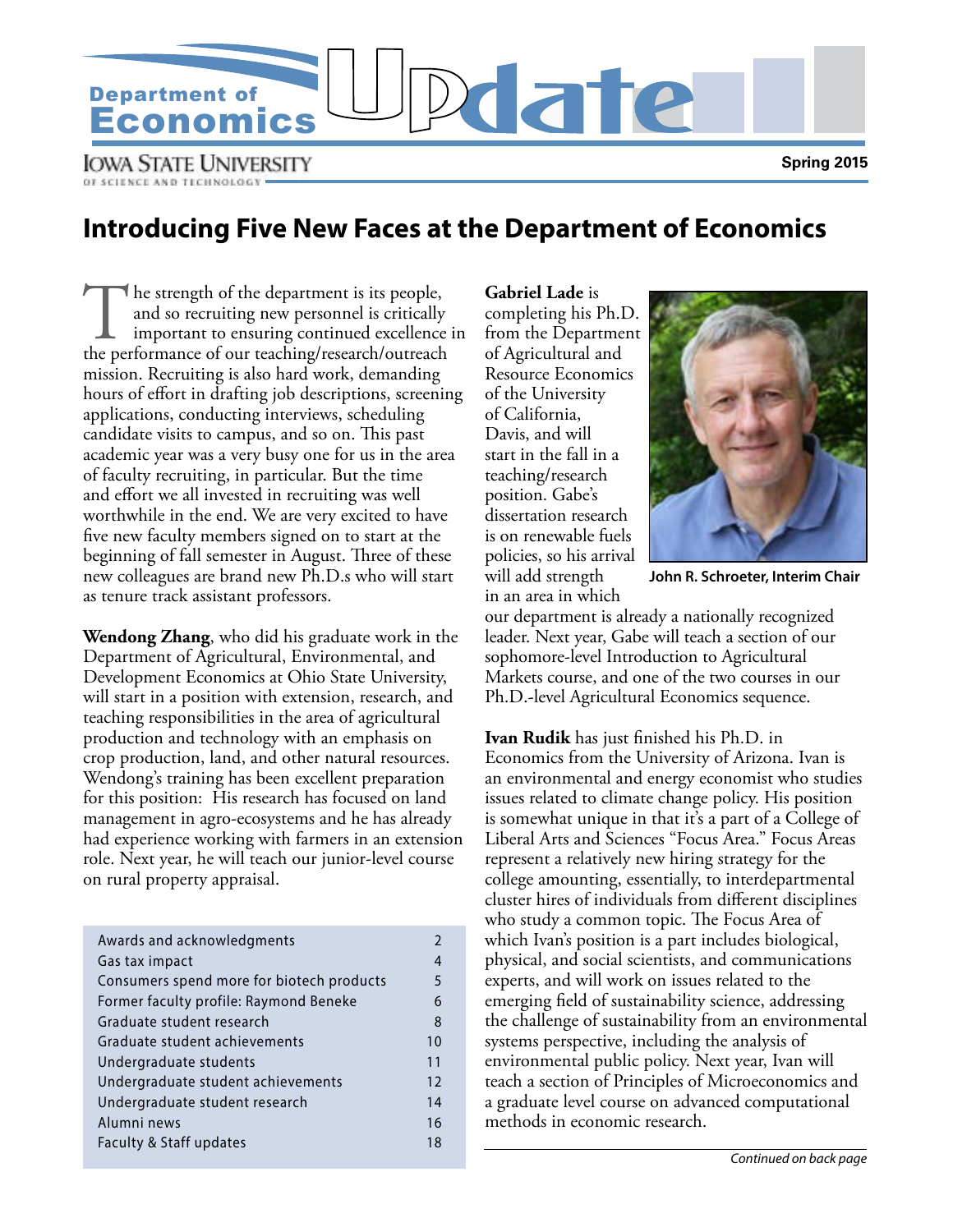# **Awards & Acknowledgements**

## **Kling Named to National Academy of Sciences**

Story, Fred Love, ISU News Service

**Catherine Kling, Charles<br>
F. Curtiss Distinguished<br>
Professor of Agriculture<br>
and Life Sciences, professor of** F. Curtiss Distinguished Professor of Agriculture economics and the director of the Center for Agricultural and Rural Development at Iowa State, is among 84 new members and 21 foreign associates from 15 countries named to the National Academy of Sciences.

"It's with great pride that I learned of Dr. Kling's election to the National Academy of Sciences," said ISU President Steven Leath. "Dr. Kling joins some of the most distinguished scientists in the history of this institution as a member of the academy, and I join the rest of the Iowa State University community in congratulating her on this welldeserved honor."

"The group of people elected to the National Academy of Sciences is awe-inspiring, and it's an incredible honor to be among them," Kling said. "I've tried my entire career to emulate the environmental economists in the section of the academy I've been elected to. I don't really have the words to describe what an honor this is."

Kling has made numerous contributions to natural resource and environmental economics, conducting innovative research throughout her career that melds environmental science with classical economics. She pioneered research on integrated water quality and economic models to help guide the design

and implementation of conservation policies in the Midwest.

She developed methods to evaluate how people value environmental amenities and how that translates into support for environmental improvements. With that work, Kling helped to start the Iowa Lakes Valuation Project, a long-running survey of Iowans on the use of Iowa lakes that has informed both citizens and policy makers about the value of the state's water resources.

Kling, a Bettendorf native, earned a bachelor's degree in business administration from the University of Iowa in 1981 and a doctorate in economics from the University of Maryland in 1986. She joined the ISU Department of Economics in 1993 and became the director of the Center for Agricultural and Rural Development in 2013. Her husband, Terry Alexander, also is an ISU economist, and both of her children are enrolled at Iowa State.

Election to the academy is among the most prestigious honors given to U.S. scientists and engineers. Donald Duvick, an affiliate professor of agronomy elected to the National Academy of Sciences in 2002, was the last ISU scientist to join the academy. Kling is the eleventh ISU faculty member, and the first woman at the university, to receive the honor.



**Catherine Kling**

Those elected on Tuesday bring the total number of active members of the National Academy of Sciences to 2,250 and the total number of foreign associates to 452. Foreign associates are nonvoting members of the academy, with citizenship outside the United States.

The National Academy of Sciences is a private, nonprofit institution that was established under a congressional charter signed by President Abraham Lincoln in 1863. It recognizes achievement in science by election to membership, and—with the National Academy of Engineering, Institute of Medicine, and National Research Council provides science, technology, and health policy advice to the federal government and other organizations.  $\diamondsuit$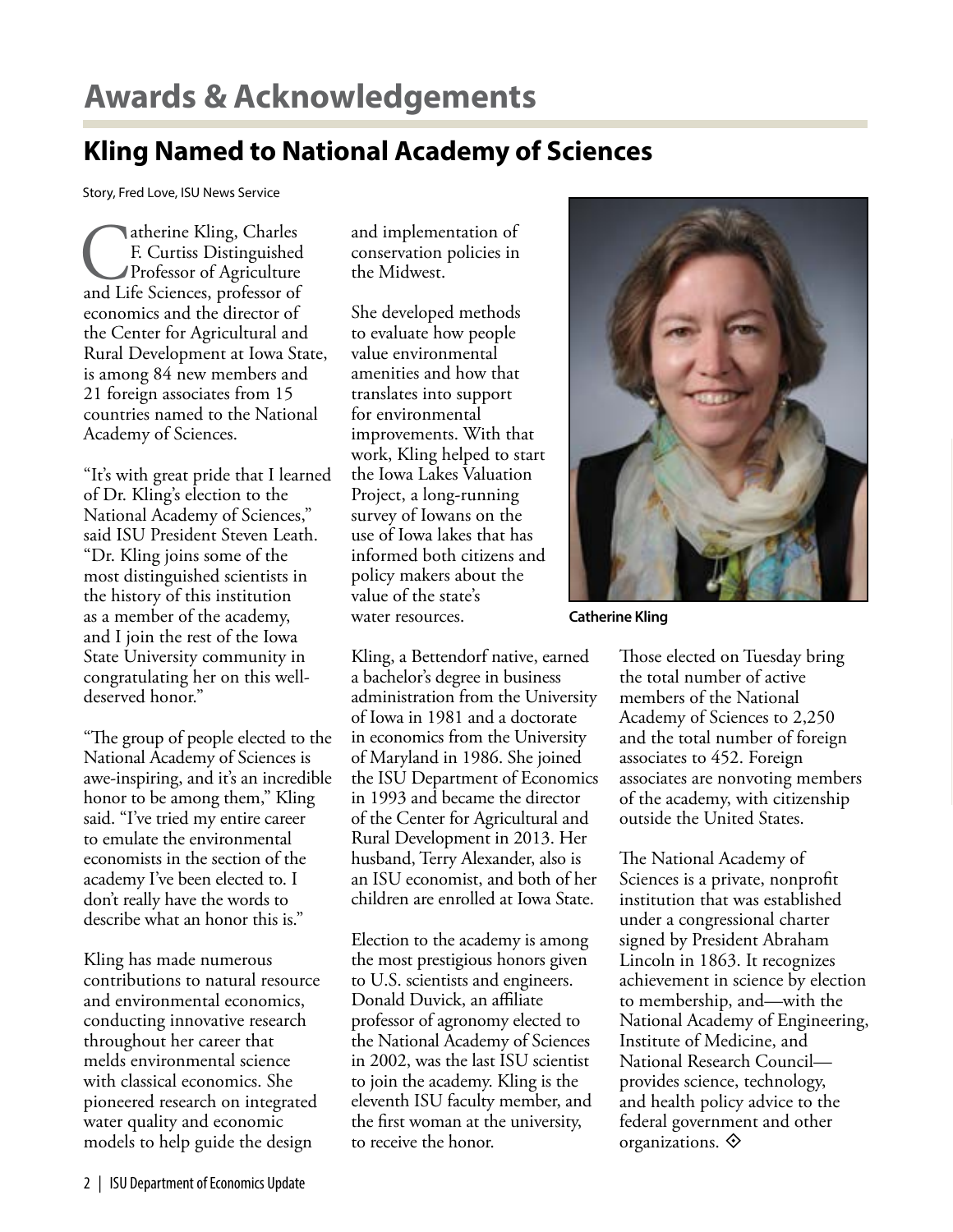### **Hoffman Invited to be Research Fellow**



**Elizabeth Hoffman**

**Professor of Economics Elizabeth <br>
be a Senior Research Fellow at the<br>
Searle Center on Law, Regulation, and Hoffman** was recently invited to be a Senior Research Fellow at the Economic Growth at the Northwestern University School of Law. This is an honorary position, recognizing the research she is currently doing with Matthew Spitzer, the center director.  $\diamondsuit$ 

### **Dieter Receives Special FFA Award**



**OVERT 5,000 members of the Iowa<br>
Future Farmers of America<br>
State campus April 19-21 for their 2015** Future Farmers of America Association were on the Iowa Leadership Conference. At their general session meeting on April 20, Professor **Ron Deiter** was presented with a Special Citation Award. He was the only recipient of this award this year. The award was given in honor of his more than 30 years of service to the association preparing materials for their annual Farm Business **Ron Deiter** Management contest.  $\diamondsuit$ 

### **Kreider Recognized as Exemplary Mentor**



The office of the Senior Vice President<br>
and Provost selected Professor<br> **Brent Kreider** as an exemplary<br>
mentor for the 2014-2015 academic year and Provost selected Professor **Brent Kreider** as an exemplary in recognition for his demonstration of exemplary mentoring of junior faculty. Brent was nominated by his mentee, Dr. Oleksandr Zhylyevskyy.

Kreider was as an assistant professor of economics at the University of Virginia for seven years before joining the faculty at **Brent Kreider Iowa State in 2001.**  $\diamondsuit$ 

### **Research awards**

**David Keiser** was awarded a \$660,000 National Institute of Food and Agriculture (NIFA) grant to study the value of water quality, assessing the trade-offs between agricultural yields and downstream uses of water resources.

**GianCarlo Moschini** was awarded a \$245,131 grant from NIFA for the study of the imperfect competition in the agrochemical and seed industries: Innovation, pricing of inputs, and welfare in the U.S. maize and soybean markets.

**John Beghin** was awarded a \$1,145,524 grant from Chemonics International, Inc. toward the Ghana Feed the Future Agriculture Policy Project, a capacity building project that will focus on policies affecting seeds and fertilizer use, and smallholder subsistence farming. The ISU component of the project is led by Beghin, a researcher in the Center for Agricultural and Rural Development, and **Manjit Misra**, director of the Seed Science Center.

**Quinn Weninger** was awarded a \$205,100 grant from the Pew Charitable Trusts to study ecosystem-based fisheries management in the Gulf of Mexico reef fish complex, in order to better conserve the long-term health of oceans and the communities that depend on them for recreation, employment, and nutrition.  $\diamondsuit$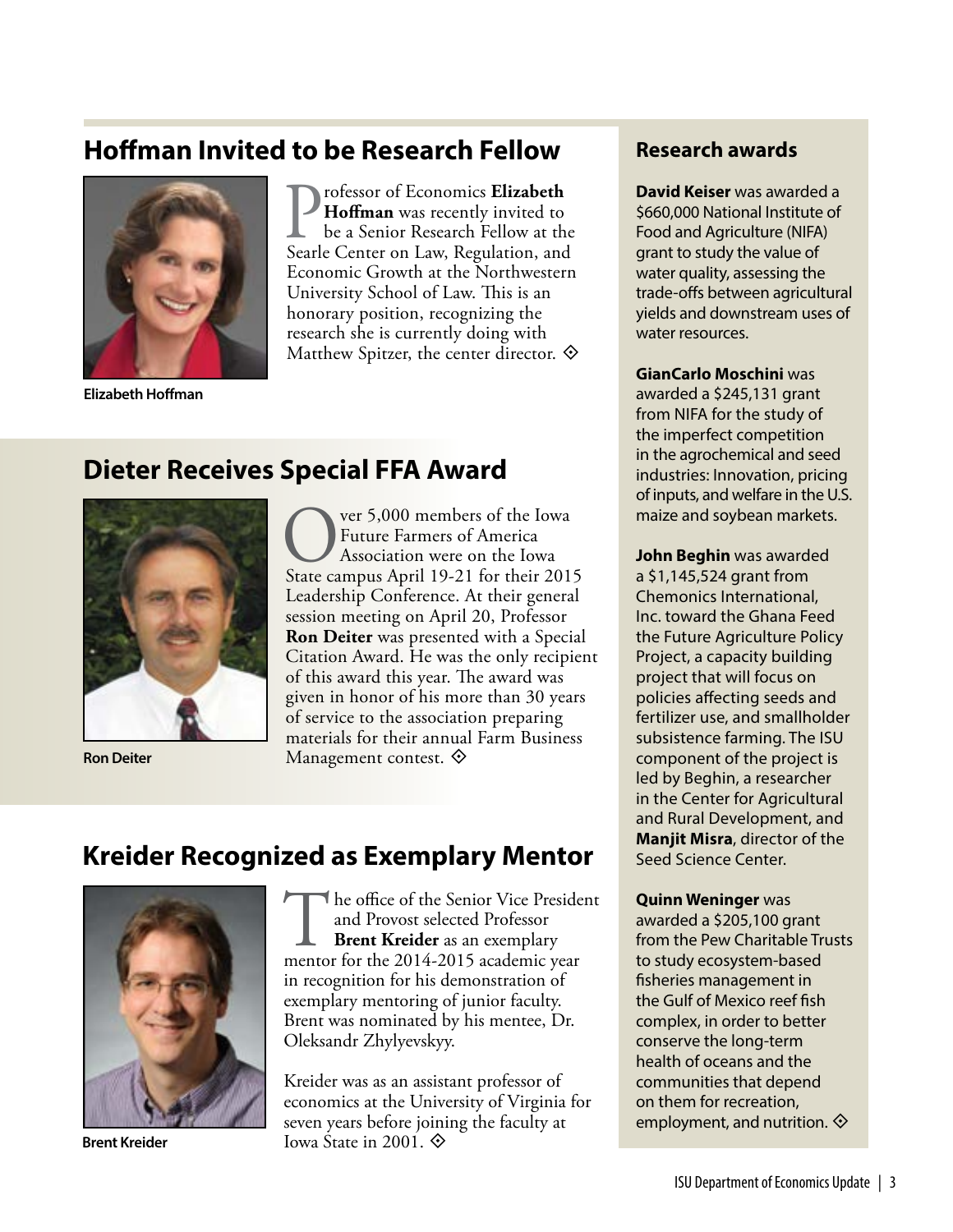## Research

# **ISU Scientist Calculates Economic Impact of Gas Tax Increase**

for lowans Story, Angie Hunt, ISU News Service; photo, Christopher Gannon

No one wants to pay more tax may not cost as much as some at the pump, but the new increase in the state gas Iowans think. Dave Swenson, an associate scientist in economics at Iowa State University, calculated the average cost of a 10-cent increase, based on miles traveled and gas mileage. For example, if you drive 20,000 miles a year and average 25 miles a gallon, you will pay an additional \$80 a year, or about \$7 a month. On the high end, someone driving 30,000 miles, averaging 10 miles a gallon will shell out an extra \$300 a year. That's compared to \$75 more for someone driving 10,000 miles a year at 40 miles a gallon.

Swenson provided his annual calculation prior to the start of the legislative session in which legislators passed a 10-cent per gallon increase in the gas tax. It's a move Swenson said has been long overdue. "The gas tax hasn't been adjusted for a very long time and the

consequences of that have been pretty harsh for the state's road infrastructure," Swenson said. "An increase was overdue, and there's broad-base support among a wide range of interests in the state."

According to the Iowa Legislative Services Agency, the gas tax was last increased in 1989. The last tax rate for regular gasoline was 21 cents a gallon, 19 cents for ethanol and 22.5 cents for diesel. Revenue from the tax supports the Road Use Tax Fund, which allocates money for state, county, city and rural road maintenance and repair. The Legislative Services Agency estimates that the 10-cent increase will generate \$1.6 billion over nine years for the Road Use Tax Fund.

### **Tax vs. repairs and paying fair share**

Motor vehicle transportation declined during the 2008 recession, falling well below



**An increase in the state gas tax may not cost Iowans as much at the pump as they think, according to an ISU economic report.**



**Dave Swenson**

projections for fuel tax revenues, Swenson said. Instead of rebounding as some experts expected, transportation rates have remained flat. As a result, the backlog of road repairs has grown at the state and national level, and the gap is widening every year, raising safety concerns about aging roads and bridges.

Swenson says motorists need to consider those safety issues and the potential damage to their vehicles. While people may not want to pay more in taxes, they are likely already paying more in car repairs.

"I caution people to think about the wear and tear on their car, suspension, shock absorbers, all the other parts that get rattled about and broken, and the things that happen to vehicles because of potholes," Swenson said. "We are doing more damage to our vehicles on an annual basis than the cost of the increase in taxes."

*continued on page 19*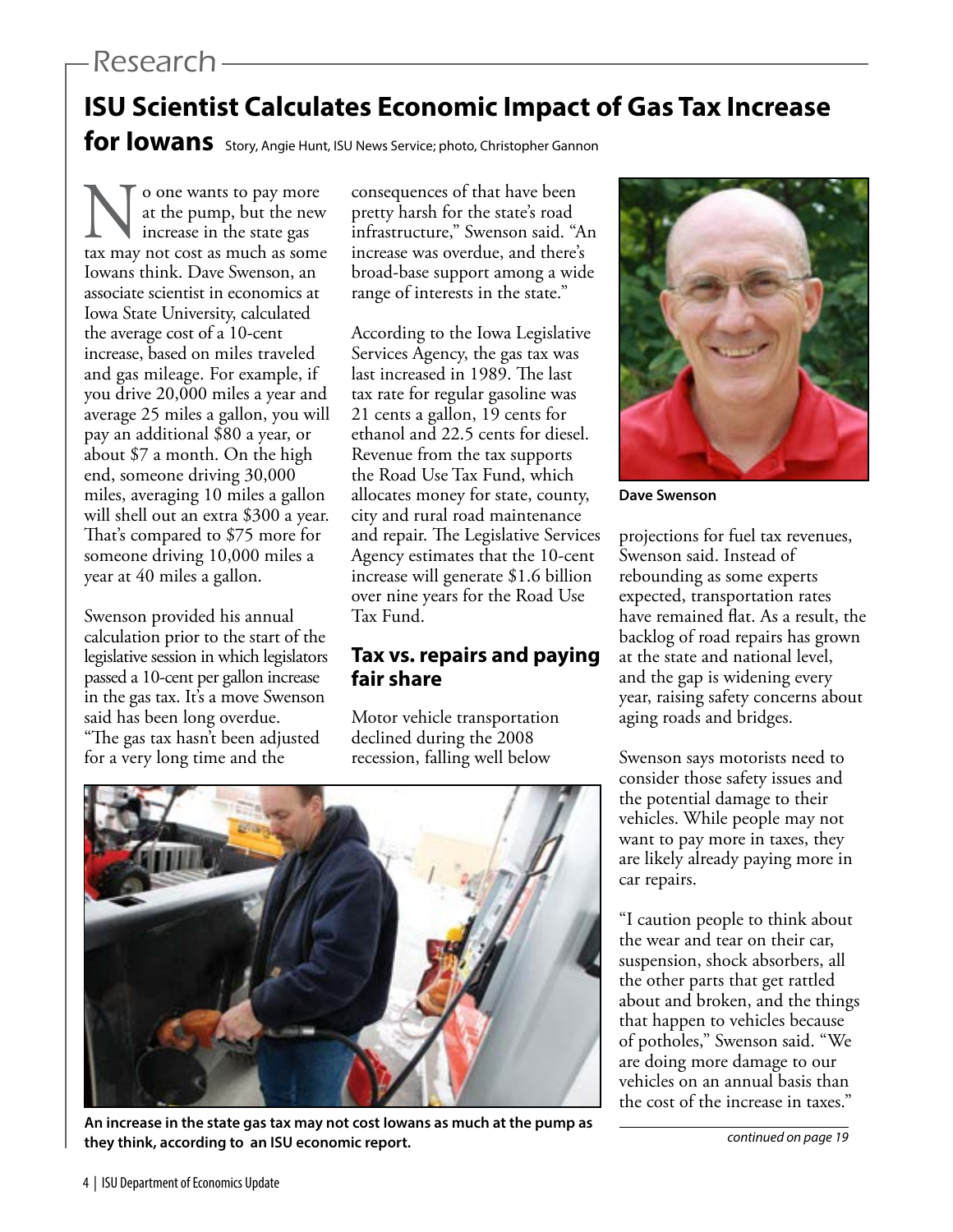## **Consumers Willing to Spend More for Biotech Potato Products**

Story, Fred Love, ISU News Service

ew research from an Iowa State University economist found consumers were willing to spend more for genetically modified potato products with reduced levels of a chemical compound linked to cancer.

Wallace Huffman, Charles F. Curtiss Distinguished Professor in Agriculture and Life Sciences who contributed to the project, said the findings underscore the importance of efforts to educate consumers on the use of biotechnology in the production of healthful food.

"This is a complicated issue so it's important for consumers to get information on how the technology works and its potential benefits," Huffman said.

"Acrylamide is a chemical compound that studies have linked to the formation of cancer in animals, and the FDA has encouraged Americans to cut back on foods that contain the substance," Huffman said. "It accumulates naturally in starchy foods cooked at high temperatures, such as roasted nuts and coffee beans or the crusts of bread. Potato

products like french fries and potato chips make up the biggest source of acrylamide consumption in the United States."

"Potato growers have tried conventional plant breeding techniques to cut down on the formation of acrylamide, but biotechnology and genetic modification have yielded more promising results," he said.



Huffman's research attempts to gauge consumer attitudes toward experimental genetically modified potato products. Genetically modified food has sparked controversy among some, but the results of the research showed a willingness among consumers to pay more for genetically modified potato products that reduce the formation of acrylamide than for conventional potatoes. "That provides evidence that consumers are willing to pay more for enhanced food safety, even when it's delivered through biotech methods," Huffman said.



**Wallace Huffman**

For instance, participants

were willing to pay \$1.78 more for a five-pound bag of potatoes after they received information from a scientific perspective on hazards associated with acrylamide exposure and a potato industry perspective on dramatically reducing acrylamide in potato products using biotechnology. Likewise, the participants were willing to pay an extra \$1.33 for a package of frozen french fries after they received materials explaining the scientific implications of human exposure to acrylamide.

"There was a really strong effect from the

| <b>That provides evidence</b> |
|-------------------------------|
| that consumers are            |
| willing to pay more           |
| for enhanced food             |
| safety, even when it's        |
| delivered through             |
| biotech methods.              |

industry and scientific perspectives," Huffman said. "Another interesting finding was that social and demographic concerns didn't seem to matter regarding willingness to pay for genetically modified products."

The study included approximately 300 people in the Boston, Los Angeles and Des Moines areas. The subjects

participated in an experimental auction market for various potato products both before and after receiving informational materials on acrylamide and the biotechnology used to reduce its formation. Each participant received some combination of information

*continued on page 19*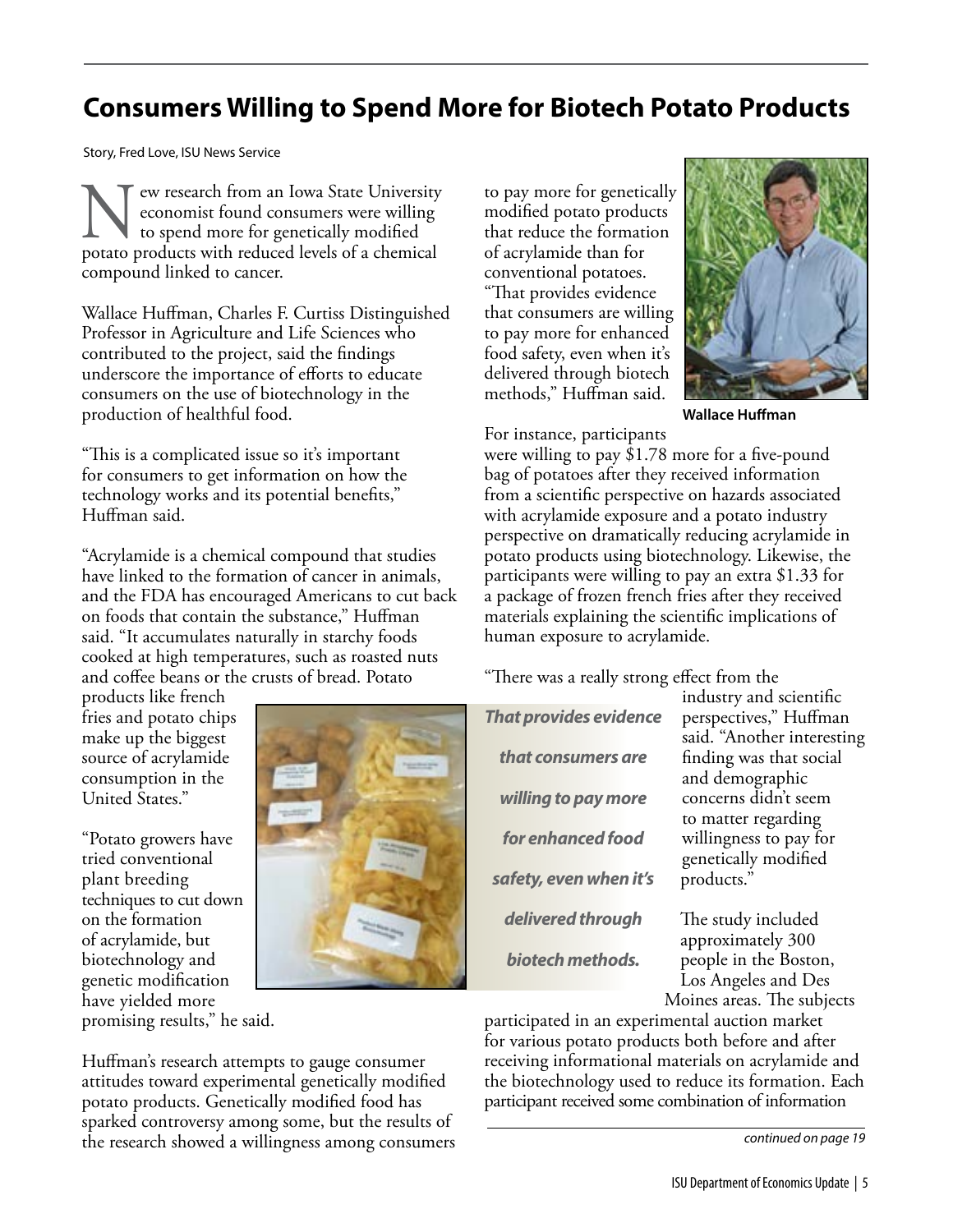# **Former Faculty Profile: Raymond R. Beneke**

The tradition of economics students going on<br>to earn advanced degrees in economics is a<br>strong one at ISU, and much credit for the<br>encouragement and inspiration of undergrads can be to earn advanced degrees in economics is a strong one at ISU, and much credit for the given to effective and caring faculty. One professor who had a major and lasting impact on several generations of students was Professor Emeritus Raymond Beneke.

After receiving his undergraduate degree in agricultural economics from Iowa State in 1940, Ray Beneke taught high school and then served in the U.S. Army. He later completed his MS at ISU, transferring to the University of Minnesota to get his PhD in agricultural economics in 1949. Ray joined the ISU economics department faculty in 1948, serving for more than 40 years, 11 of those years as department chair. In 1992 he became a professor emeritus.

During his tenure at ISU, Dr. Beneke received many awards and acknowledgments, including the Iowa State University Outstanding Teacher in 1968 and, later the same year, the Distinguished Teaching Award from the American Agriculture Economics Association (AAEA). In 1975 he received a faculty citation from the ISU Alumni Association and was named a Fellow of the AAEA in 1996.

Upon arriving at ISU, Beneke was tasked the job of designing a new curriculum, in part to improve

*"Ray Beneke is a person who...has made unusual contributions to his profession, especially as an undergraduate teacher. In this day when good teaching too often gets short shrift, it is refreshing to see one devote himself so wholeheartedly to this very important function of the university."*

— Gorden E. Bivens



**Emeritas Professor Raymond R. Beneke began his 40-plus-year career at ISU in 1949.** 

the falling enrollments as war veterans began to graduate. As a result of his hard work, the country's first agricultural business program rolled out in 1951, with an initial enrollment of 56 majors. By 1965, enrollment had grown to 293, and by 1980, there were an impressive 699 majors.

But perhaps his lasting claim to fame was his dedication to advising and inspiring hundreds of undergrad and graduate students. He influenced many, such as **Gerald Dean, Walter P. Falcon, Leroy J. Hushak, Wayne Fuller** and **Gordon Bivens,** to pursue graduate work and to enter the ag economics profession. Later, as director of the center for consumer affairs for the University of Wisconsin, Bivens said of him, "Ray Beneke is a person who...has made unusual contributions to his profession, especially as an undergraduate teacher. In this day when good teaching too often gets short shrift, it is refreshing to see one devote himself so wholeheartedly to this very important function of the university."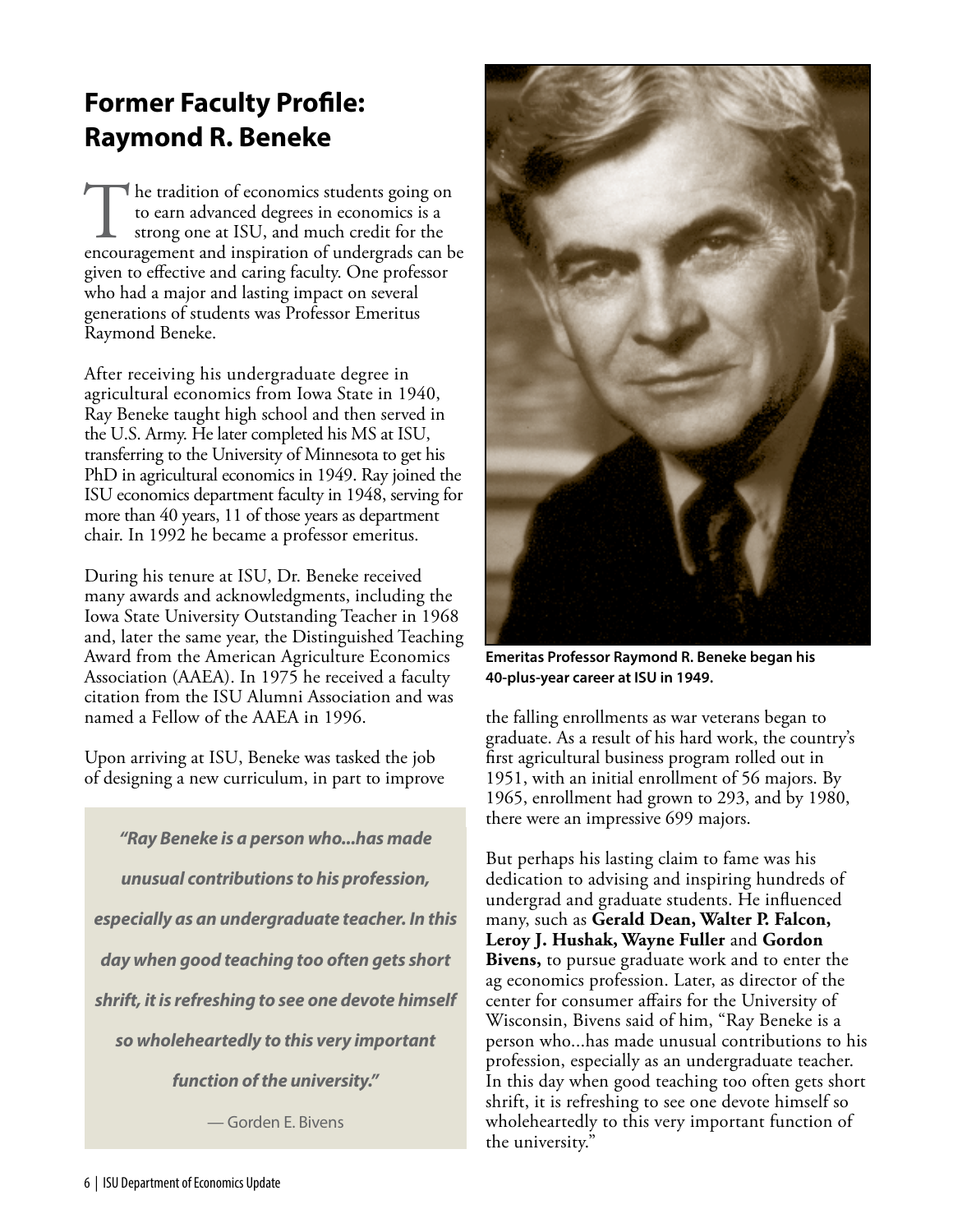#### **Three noteworthy years**

In fact, within a period of three years in the 1960s, Beneke inspired a group of at least ten students to pursue PhDs and go on to prominent and productive careers in the economics field. Among this group is **Richard Thoreson,** who, after receiving his PhD from Harvard, became an economist at the Department of Health and Human Service. **Mark Freeland** did his graduate work at the University of Wisconsin-Madison and the University of California-San Francisco School of Medicine, and went on to become an economist at the Centers for Medicare & Medicaid Services, Baltimore. Before taking the position of extension economist at South Central Research and Extension Center, University of Nebraska, **Roger Selley** did postdoc work at Cornell and attained his PhD at the University of Wisconsin. Two students, **Leonard S. Bull** and **Harry Ayer**, ended up at the Economic Research Service/USDA. Bull earned his PhD at the University of Wisconsin, Harry Ayer at Purdue University. The careers of the other five students of the group included a return to Iowa State to teach.

### **Five who returned**

Half of the PhDs from that time period ended up returning to teach economics at ISU. The late **Ronald Raikes,** (PhD Agricultural Economics,

University of California-Davis) worked as an Iowa State associate professor from 1970 until 1978. Raikes went on to serve as a Nebraska state senator for 11 years. Another Purdue PhD alum, **Michael Boehlje**, is now a distinguished professor in the Department of Agricultural Economics and the Center for Food and Agricultural Business at Purdue. He held different professorial positions at ISU, beginning in 1973 until 1985, the last two years as assistant dean of the college of agriculture. Awarded a PhD in Finance from the Wharton School at the University of Pennsylvania, **Duane Harris** taught at Iowa State for ten years after a four-year stint at the Federal Reserve Bank of Philadelphia. He went on to become President and CEO of Capital Management Resources, LLC.

#### **The other two students**—**Wallace Huffman** and **John Miranowski**—are currently on the economics faculty. Read more about their work below.

Even as department chair, Professor Beneke found time to keep working with graduate students, getting to know their backgrounds and interests. And though he published many articles and books during his career, his real contribution to agricultural economics may be through the many, many lives he touched with his influence and vision.  $\diamondsuit$ 

## **Two carry on the legacy**

A couple of Beneke's students continue the teaching and research tradition at Iowa State.

#### **John Miranowski**

received his MA and PhD degrees in economics from Harvard in 1969 and 1975. After working as a teaching fellow at Harvard, John became executive coordinator of the Secretary's Policy Coordination Council and director of the Resources and Technology Division at the USDA before



returning to Iowa State as professor in 1975 to the present. He served as department chair from 1995-2000.

John's research interests include natural resources, agricultural and environmental policy, and associated costs and benefits of cellulosic ethanol.

#### **Wallace Huffman**

earned his graduate degrees from the University of Chicago in 1971 and 1972, and became an ISU professor in 1974. He is currently a C.F. Curtiss Distinguished Professor of Agriculture and Life Sciences, and was named a Fellow of the American Agricultural Economics Assoc. in 1994.



His primary research areas include labor, health and information economics, economics of science and technology, ag economics, and econometrics. He's authored three books and many journal articles, and recently, he has focused on the status of labor-saving mechanization in U.S. fruit and vegetable harvesting.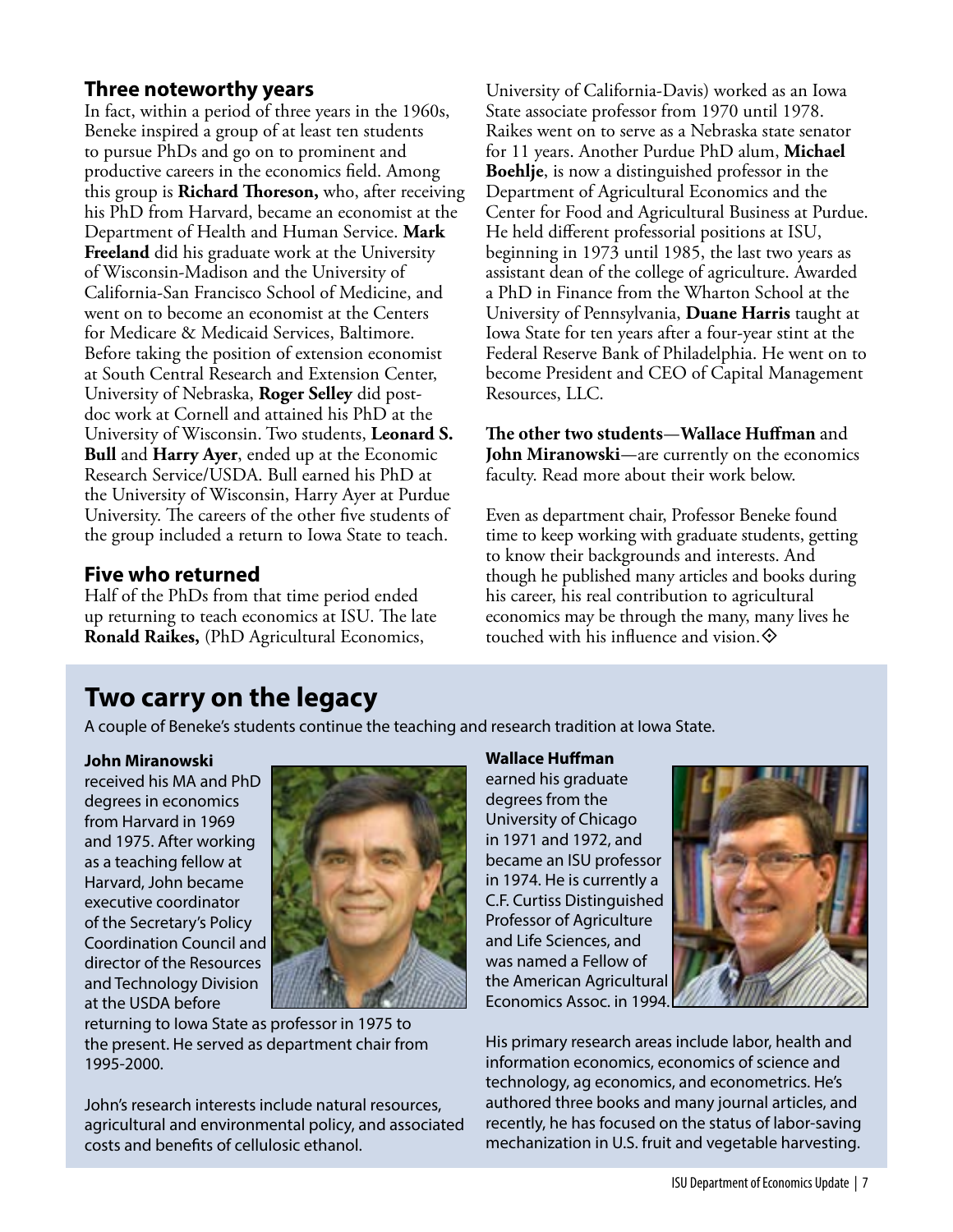# Graduate Student Research **Six Students Summarize Their Research Projects**

Since the granting of the first MS degree in 1913 and the first PhD in 1925, students have come to Iowa State from many states and nations to receive graduate instruction in economics. Graduates fill vital positions in academia, government, and

businesses around the world. The areas of economics and agricultural economics engender a vast range of research subjects. Here, six outstanding graduate students explain the basics of their research projects, in their own words.



**Pan Liu 5th year PhD student**

**Endogenous retirement and Payas-you-go (PAYG) Pensions** My research,

broadly speaking, has theoretically investigated the dynamic impact of governmental policy intervention on the economy. Governments in about 150 countries offer some

sort of old-age pensions to their citizens. Most of these programs have a substantial unfunded PAYG component: taxes are collected from the working young generations and directly transferred to the current retired old generations it's intergenerational. With PAYG pensions being such popular and huge programs around the world, the rationale for the existence of this system, however, continues to be hotly debated. One criticism is that introducing a PAYG pension system

**Jonathan McFadden 5th year PhD student**

**Agricultural Adaptation to Climate and Information Effects on GM Food Values.**

My research seeks to better understand the short- and longterm implications of climate change for U.S. corn. I find a significant relationship in the evolution of weather patterns and productivity

in yields over the past half-century. In the next few decades, corn yields in many top-producing regions will increase, despite climate change. Long-term impacts are more uncertain. Cropland choice and land allocation are also influenced by weather and climate, and additional adaptation opportunities could be undertaken to increase resilience.

My other work examines the impact of food labels and information on how people value conventional potatoes, potato products, and their



**Matthew Simpson 6th year PhD student**

**A Bayesian Partial Identification Analysis of the National School Lunch Program**

My project tries to understand whether the national school lunch program increases the chances that a child is food secure. Naively,

you might just compare children from households that are enrolled in the program to children from households that are not enrolled in the program, but there are at least two major problems with this. First, we expect that the households which choose to participate in the program do so for good reason so that they're systematically different from the households who choose not to participate, making a direct comparison of the two groups

will crowd out private savings and reduce capital accumulation. In my paper, I bring in the idea that people can choose when to retire. In such an environment, I show that it is possible for the PAYG pension system to be neutral, that is, introducing a PAYG pension program won't affect the capitallabor ratio in the economy. It may even be desirable in a long-run welfare sense. These results are in sharp contrast with existing, wellknown results.  $\diamondsuit$ 

GM counterparts. Heating potatoes and potato products to high temperatures causes a reaction that produces a potentially carcinogenic chemical. Newly developed GM potatoes drastically reduce the potential for this carcinogen to form at high temperatures. The results show strong labeling and information impacts. Consumers are willing to pay more for GM fresh potatoes, frozen French fries, and potato chips when they receive information from a scientific and/or industry perspective.  $\diamondsuit$ 

meaningless. Second, households often misreport to the National Health and Nutritional Examination Survey whether they're participating in the school lunch program. Typically this is underreporting households claiming that they aren't participating in the program when in fact they are — but occasionally households will make the opposite mistake. In order to deal with these

*continued on page 10*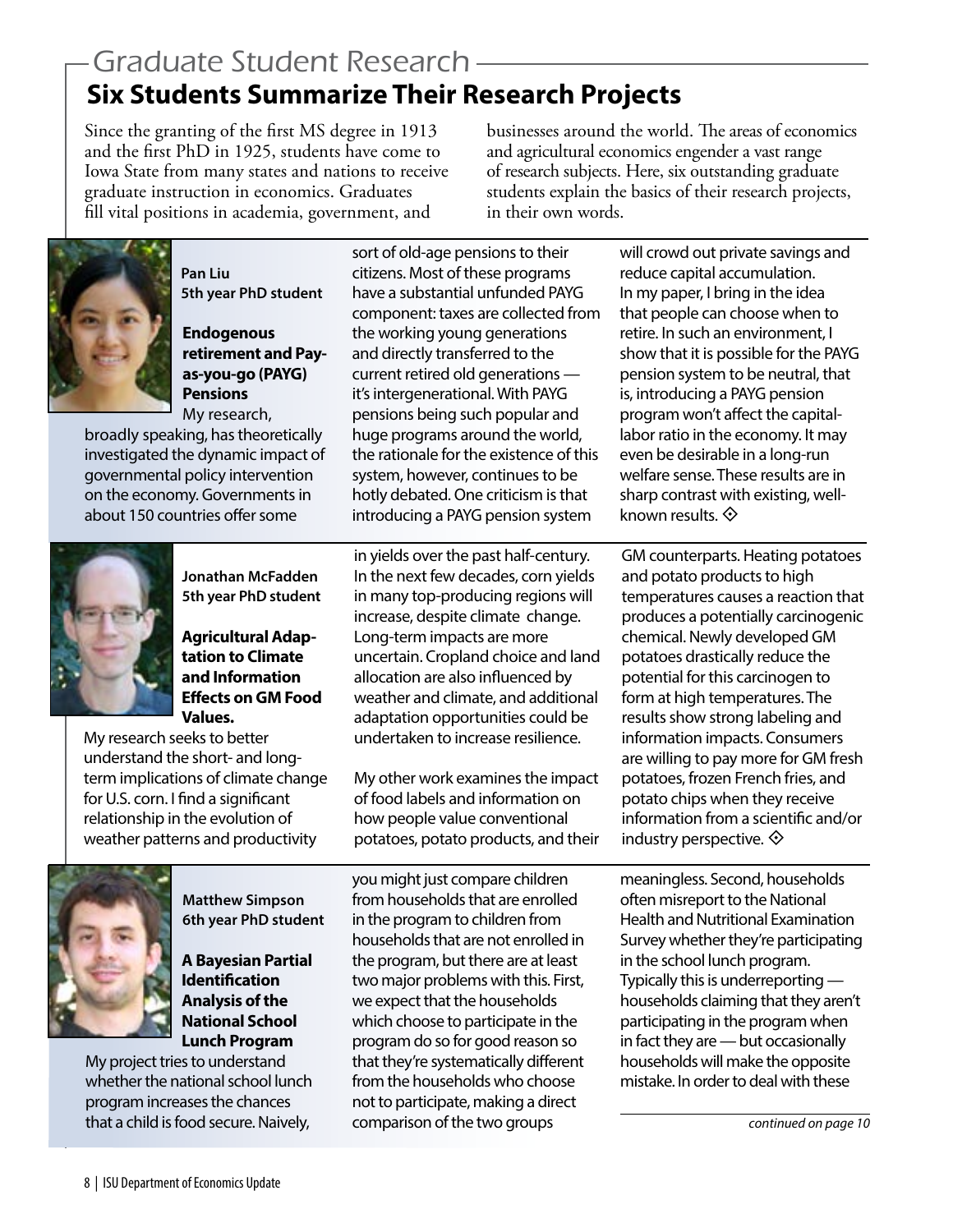

**Matthew Clancy 5th year PhD student**

#### **Combinatorial Innovation and Research Strategies** My research is

on the economics of innovation. I created a model that defines innovation as the novel combination of old ideas and technologies.

For example, a combustion engine is the right combination of pistons,

crankshafts, flywheels, and other parts, all of which already existed at the time of the engine's creation. Some of these technological "building blocks" work well together and some do not. The key to an innovative, useful idea is finding a combination of already existing components that all work well together. As researchers try out different combinations, they learn what sets of components usually work well together and which do not. This lets them be more efficient researchers, since they do not waste resources on research projects unlikely to succeed.

I use data on United States patents to test some predictions of this model. For example, my model asserts that researchers should begin to run out of combinations worth trying unless they continually restock the pool of ideas by discovering new sets of building blocks that work well together. This appears to be the case for patents. When a new connection is made between different technologies (for example "satellite guidance" and "construction equipment"), patenting activity within those

*continued on page 10*



**Younjun Kim 6th year PhD student**

**Do Agglomeration Economies and Broadband Internet Boost Rural** 

#### **Economic Growth?**

I have studied regional economic development. In particular, my research focuses on the effects of agglomeration economies and broadband Internet in rural economic growth. "Agglomeration economies" means the benefits that firms obtain by locating near each other. Some benefits include lower

production cost by stimulating technological innovation and diffusion, saving transportation cost, and better matching between firms and workers. Since agglomeration economies are believed to come from a concentration of many firms and workers, it would be interesting to test whether location decisions of new rural firms are sensitive to agglomeration economies.

In our paper, we find that local attributes related to agglomeration economies affect the birth of new firms in rural communities. We suggest that rural development policies encouraging new firm entry should focus on relatively

few job centers, rather than encouraging new firm entry into every small town.

In another paper, we investigate whether broadband Internet stimulates new firm entry into rural areas. Although broadband Internet presumably increases firm profitability by lowering production cost and expanding the potential size of the firm's market, broadband Internet may have negative impacts on rural economy because broadband benefits available for rural firms are also available for urban firms; broadband may allow

*continued on page 10*



**Anwen Yin 6th year PhD student**

**Forecast Combination and Parameter Instability**  Forecasting

economic variables is important to businesses, since forecasts are crucial inputs in the decisionmaking process. For example, forecasts of market demand can be used to order inventory, to establish

labor plans for employees and to predict the overall company's financial performance. Usually, there are several competing economic models available for a specific task. The classic approach is to select the best predictive model based on hypothesis testing or information criterion. Alternatively, one can combine all models together. The issue of forecast combination is how to determine optimal weights measured by some metric. I propose optimal weights based on the cross-validation information

criterion because it possesses many desirable properties for forecasting and forecast evaluation. In two empirical applications, I applied crossvalidation weights to forecasting the U.S. and Taiwanese quarterly GDP growth to demonstrate their better performance compared with other weighting methods.

My research focuses on time series econometrics, forecasting and financial economics. I am particularly interested in issues related to parameter instability for predictive models.  $\diamondsuit$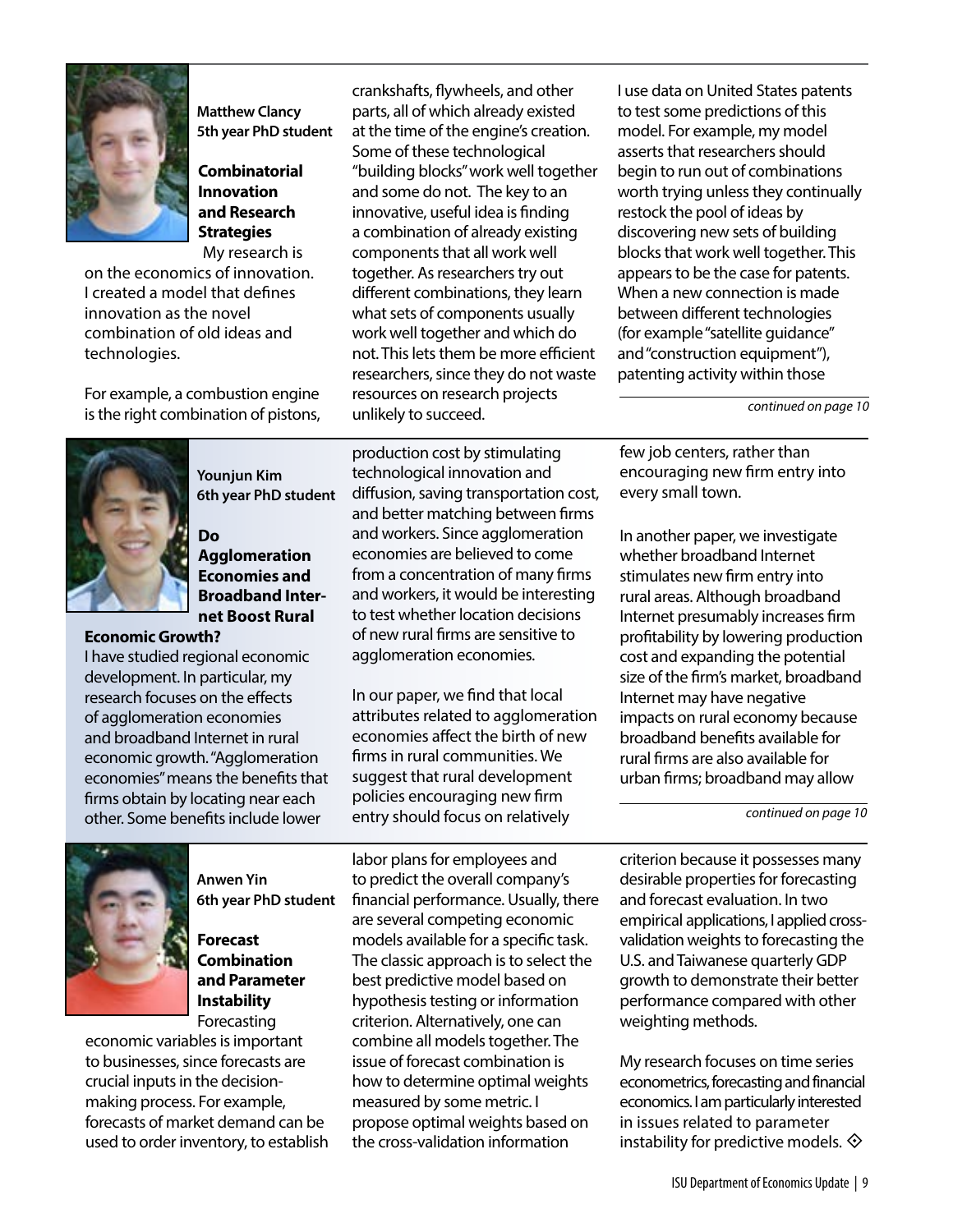## Graduate Students

## **Scholarship Awardees Honored at Reception**



**Jeri Prescott with awardees Liu, McFadden and Ramirez.**

In January 2015, Jeri Prescott presented gradustudents **Pan Liu, Jonathan McFadden, and Jimena Gonzalez-Ramirez** (left to right) with the James R. Prescott Scholarship in Economics. n January 2015, Jeri Prescott presented graduate students **Pan Liu, Jonathan McFadden, and Jimena Gonzalez-Ramirez** (left to right) with Jeri is the wife of former **Emeritus Professor James R. Prescott** who passed away in September 2012. This was the second year for the scholarship, which was established to recognize graduate students who demonstrate creativity in their research.  $\diamondsuit$ 

### **Teaching Excellence Awardees**

**Four graduate assistants received Iowa State's**<br>Teaching Excellence Award for the 2014-201<br>academic year. **Diego Soares-Cardoso, Nikl**<br>Julius, Adam Pendry (left to right), and **Shufen** Teaching Excellence Award for the 2014-2015 academic year. **Diego Soares-Cardoso, Niklaus Julius, Adam Pendry** (left to right), and **Shufen Chen** (not shown) were honored for their hard work and patience in working with students.  $\diamondsuit$ 

### **Li Awarded Brown Fellowship**

**C**<br> **hao Li**, a fourth<br>
student, has been<br>
recognized as a recipient year PhD student, has been of the 2015 Brown Graduate Fellowship. The fellowship is to be used to strategically advance ISU research in the areas of science, agriculture, and space science. An award of \$10,000 will help fund



**Chao Li**

Chao's outstanding research. Chao's major professor is Dermot Hayes, who says, "He's an extremely smart and hardworking individual. His work is innovative and has great relevance."  $\diamondsuit$ 



*Matthew Simpson continued from page 8*

categories rises in the following two issues, we have to make some assumptions about the nature of the misreporting and the impact of the program, and often these assumptions are rather strong

few years, and patents are more likely to use both of the newly connected technologies. If no new connections are made, patenting activity falls over time. My work can answer questions about what kind of research we should fund, how we should structure research incentives, and how to forecast the outlook for industries and the wider economy.  $\diamondsuit$ 

*Matthew Clancey continued from page 9*

*Younjun Kim continued from page 9*

urban firms to sell more products to rural customers. We propose a rigorous empirical method to tease out pure broadband effects and find significant and positive broadband effects. We also find that the broadband effect is largest in more populated rural areas and those adjacent to a metropolitan area, suggesting that broadband effect increases with agglomeration economies.  $\diamondsuit$ 

program works.  $\diamondsuit$ 

and implausible. We're working to develop statistical models to answer this question by making progressively weaker assumptions in order to do a better job of understanding how well the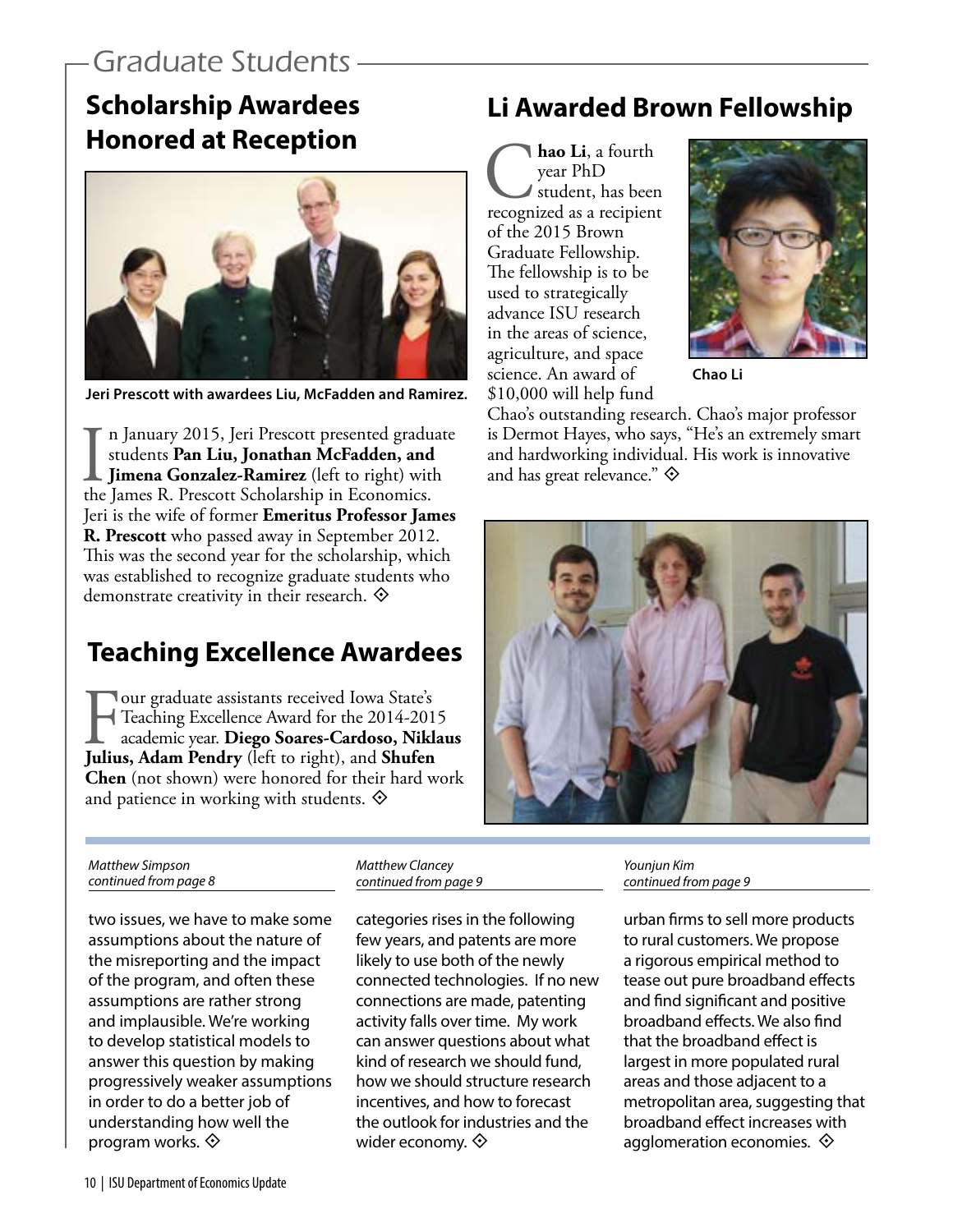# Undergraduate Students

# **Two ISU Undergrads Work to Help End World Hunger**

Story, Angie Hunt, ISU News Service; photo, Christopher Gannon

Olivia Reicks and Trey world hunger. It's a daunting Forsyth want to be part of the solution to end task considering that it will take a 70 percent increase in food production by 2050 to meet the demands of a growing global population, but that only serves as motivation for the two Iowa State University undergrads.

Reicks, a junior majoring in supply chain management and business economics, and Forsyth, a sophomore in ag business and agriculture and society, have different ideas on how to achieve food security. They will spend the next semester developing their concepts into a workable solution for the Land O'Lakes Global Food Challenge Emerging Leaders for Food Security fellowship.

"This isn't supposed to be some project that's nice in theory," Reicks said. "Our first challenge is to make sure the idea is feasible and that it's a project actually worth pursuing."

Through her research, Reicks is learning about the tremendous amount of food waste in developing countries due to transportation problems, poor infrastructure or insect infestation. She is working to find ways to eliminate waste at different points in the supply chain to prevent spoilage. Forsyth wants to help farmers in impoverished countries overcome



**Trey Forsyth and Olivia Reicks know that growing more food is not the only answer to reducing world hunger. The two are working on solutions to reduce food waste in developing countries.**

challenges with transportation and infrastructure to get their crops to a food production facility. His idea is to develop a cooperative system among rural communities and bring the food processing equipment to farmers. He's learning there are several factors, such as economics, environmental practices, and government policy to consider.

"The whole issue of food security is so much more complex than I ever imagined. There's not one solution or one answer to all the problems. A solution may work in one community or one country, but doesn't work elsewhere," Forsyth said.

Land O'Lakes Inc. selected 10 students from five universities to be a part of this new initiative. Students will receive a series of challenge assignments to complete as they work with their academic mentor on the project throughout the school year. They will then spend the summer interning at Land O'Lakes Inc., which includes

a two-week trip to Africa to see the problems first-hand, followed by a week in Washington, D.C., to learn about policy.

### **Team of students selected for food challenge**

"This is a unique opportunity. The company is really making an impact in helping students realize how big of an issue food security is and giving them the skills they can use in the real world. It's not your typical internship, but I think it will really be a unique experience for all of the students," said Carly Cummings, Forsyth's mentor and a program assistant for the Agricultural Entrepreneurship Initiative at ISU.

#### **No single solution to world hunger**

Finding a solution that can be successfully implemented will require a lot of trial and error. Forsyth and Reicks, both Iowa

*continued on page 19*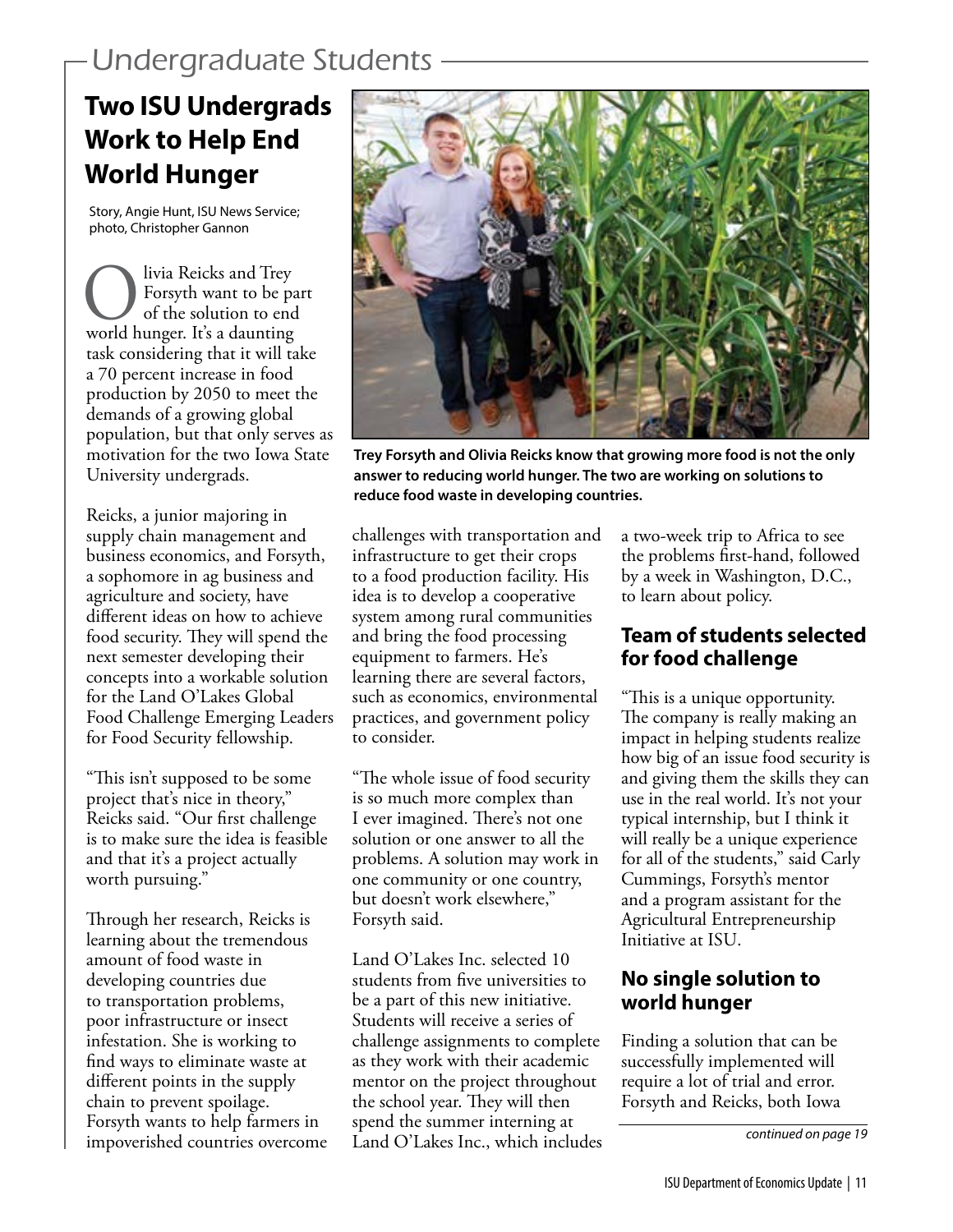# Undergraduate Students

## **Students Win Agricultural Business Plan Competition**

The Agricultural Business Plan Competition, developed by ISU's Agricultural Entrepreneurship Initiative, provides students a platform to develop and share their ag-related entrepreneurial business ideas. It also allows participants the opportunity to learn written and oral presentation skills, build their entrepreneurial network and create feasible businesses. Two ISU students were each awarded grand prizes of \$5,000 for their ideas.



**Peter LaMair**

**Peter LaMair**, a senior in ag studies, graduating this May, developed HydroMax, a temperature monitor designed for use within livestock waterers. It monitors the temperature of the water and will alert the livestock producer with a text message if the waterer is close to freezing.

Peter explains, "I plan on continuing development of the current prototype and am currently building a second prototype. These will be used for testing and will eventually become the platform used for production models." Peter won't pursue an advanced degree directly following graduation, but will consider it in the future.  $\diamondsuit$ 

**Alejandra Feliciano-Rivera**, a graduate student, is currently working part-time as a teaching assistant. She'll graduate in May with an



**Alejandra Feliciano-Rivera**

MS in horticulture and plans to pursue a PhD in horticulture, probably starting in the spring of 2016.

Alejandra's company, The Zealous Thumb, is a landscape design studio specializing in naturalistic gardens inspired by Iowa's endemic tall grass prairie and oak savannah ecosystems. The company seeks to bring this ecological connection through beautiful, low-maintenance, and sustainable drift plantings. "Thanks to the award I received, my business is already under way. It's registered as a limited liability company with the state of Iowa, and is in the process of acquiring a federal trademark."  $\diamondsuit$ 

**Learn more at: http://www.thezealousthumb.com/**

## **Ryan Fisher Named Murray Wise Scholar**

Story, Carly Cummings

**Ryan Fisher** has been awarded the 2014 Murray Wise Associates Agriculture Entrepreneurship Scholarship. Fisher was selected to receive the \$10,000 award for his interest and aptitude for entrepreneurship as well as for his involvement in the ISU Agricultural Entrepreneurship Initiative's programs.

Ryan is a senior from Ellsworth, Iowa, majoring in agricultural



**Ryan Fisher**

business. He has been actively involved in the Agricultural Entrepreneurship Initiative's incubator program, where he's worked to develop innovative business solutions.  $\diamondsuit$ 

## **Three Ag Bus Students Selected to Attend Conference**

Lach year, the Iowa Farmers Union allocates spots for ISU students interested in cooperatives to attend the National Farmers Union's College Conference on Cooperatives held in Minneapolis.

This year Iowa State University selected three agricultural business students to attend the conference: **Travis Meisgeier** (sophomore), **Meghan Mills** (junior), and **Natalina Sents** (junior). °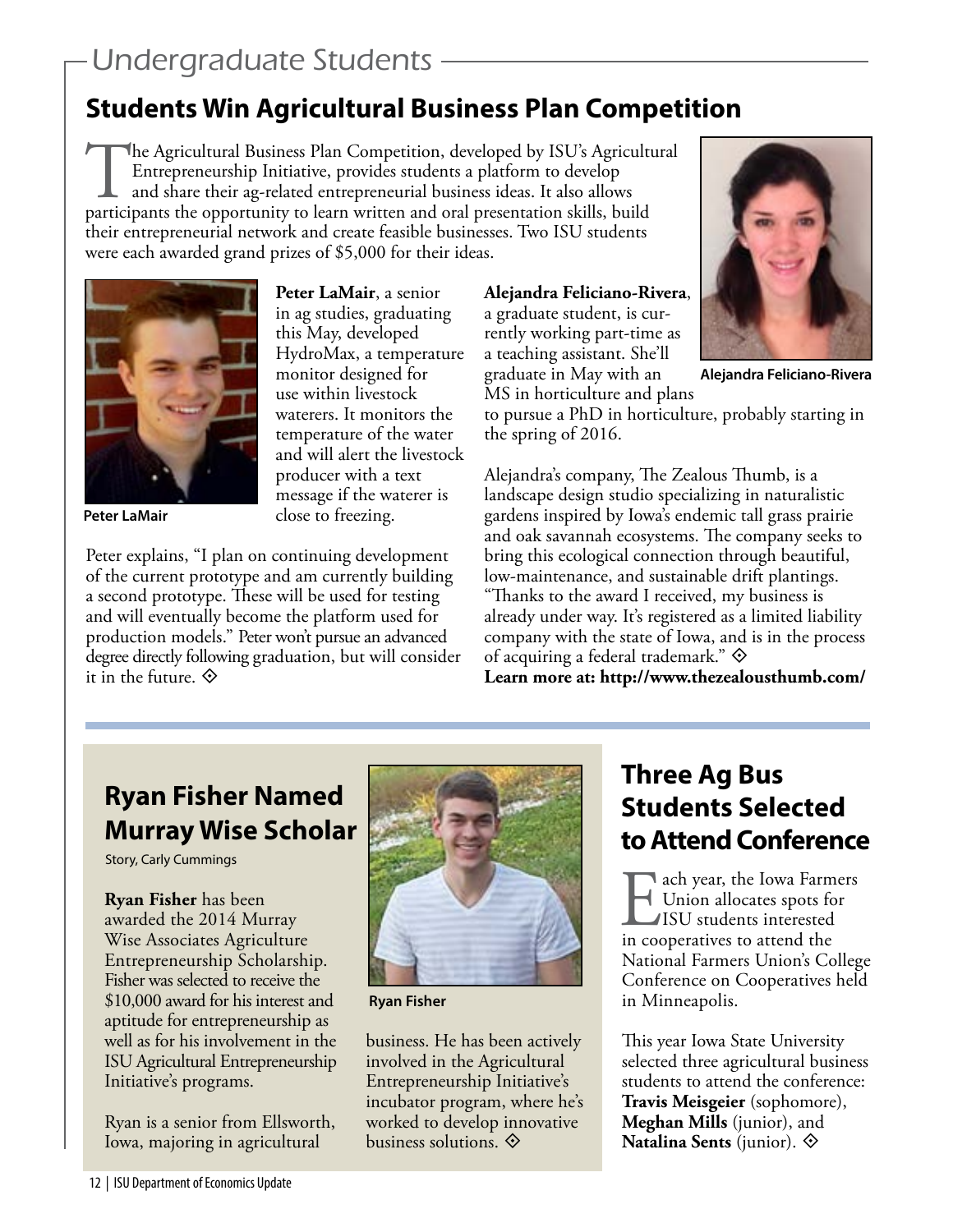### **Ag Business Club Places First in Management Competition**



**Geordan Hanson placed 1st, Nate Christenson, 2nd, Hailey Meitner, 4th, Meghan Mills, 5th, and Natalina Sents, 7th. (left to right).** 

Five members of the ISU Agricultural Business Club travelled<br>to Moline, IL in April to compete in the NACTA Agribusine<br>Management contest. The team placed first overall in the<br>competition and also claimed four of the top f to Moline, IL in April to compete in the NACTA Agribusiness Management contest. The team placed first overall in the competition and also claimed four of the top five individual awards. Iowa State had seven teams from various departments at the contest. ISU also won the "sweepstakes" award which recognizes the most outstanding all-around performance by a school.  $\diamondsuit$ 

## **Econ Club Travels to Berkshire Meeting**



**James Howell, Zach Deitrich, David Boswell, Tan Nguyen, Anthony Sax, Peter Orazem, Brent Moore, Hieu Nguyen, Benjamin Meier, Sanjana Ravi, Allen Wang, and Katy Roat (left to right) at the CenturyLink Center.** 

Members of the Economics Club travelled to the CenturyLink<br>Center, Omaha in May to hear Warren Buffet speak at the<br>trip ended an eventful vear of club meetings with guest speakers. Center, Omaha in May to hear Warren Buffet speak at the annual Berkshire Hathaway shareholders' meeting. The trip ended an eventful year of club meetings with guest speakers, including Shazia Manus, Emily and Andrew Dust, Deloris Wright, Daniel Oh, and other notables in the field of economics.  $\diamondsuit$ 

## **2015 Economics Phi Beta Kappa Awardees**

*James Allan Bultman Ag Business, Economics*

*Neil Bernard Gerstein Global Resource Systems, Economics*

*MaryKatherine E. Koithan Economics*

> *Nathan Gene Ohms Ag Business, Economics*

*Yiran Xu Economics, Mathematics*



**Shelby Spratte with Donald Trump.**

## **Student Attends Expo**

Solution A senior in her Sature at ISU, had the opportunity to meet Donald Trump at the eighth annual Land Investment **helby Spratte**, a senior in her last semester at ISU, had the opportunity to meet Donald Trump Expo, held at the Sheraton Hotel in West Des Moines. The real estate magnate and keynote speaker discussed Iowa land values and the real estate market.

Majoring in ag business and international agriculture, Shelby had been interning part time in the newly added land appraisal department of Peoples Co., a real estate brokerage firm.  $\diamondsuit$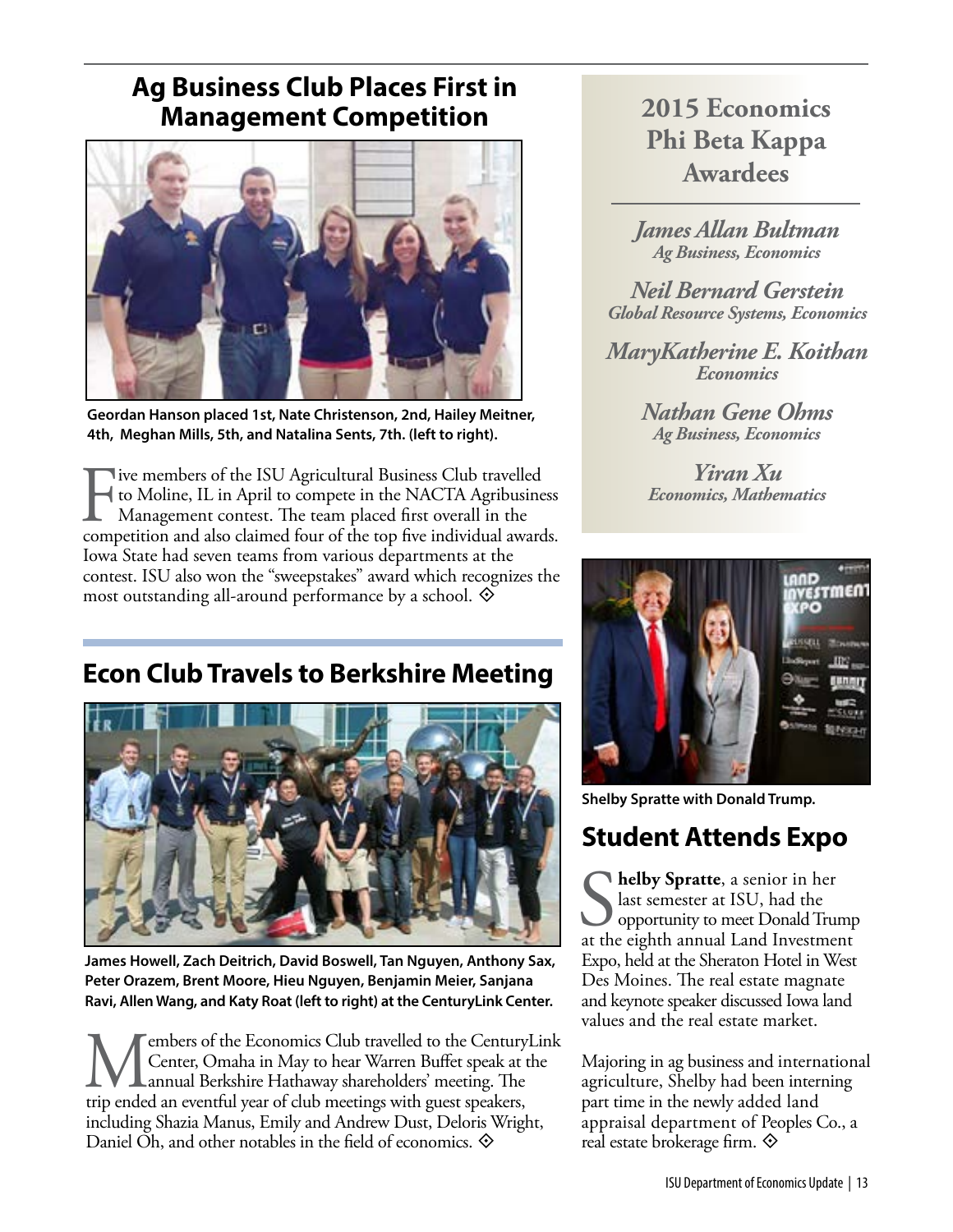## Research

# **Three Student Projects Presented at Annual Meeting**

Five Iowa State undergrads submitted abstracts for the 2015 Midwest Economics Association meeting, held March 27-29 in Minneapolis. The papers of three of them—Zachary Deitrich, Hieu Nguyen, and Neil Gerstein—were accepted.



**Zachary Deitrich, major: economics**

#### **The Real Economics of Fantasy Football: A Study of Fantasy Football Drafting Strategies**

In high school Zach excelled at math, so an aerospace engineering major at ISU seemed like a natural fit at first. But he'd also taken a couple of economics AP courses and really liked the subject and his teacher. After looking into what he could do with an economics degree, he realized there were opportunities there, as well, so he changed his major. "There's a lot of math in both aerospace engineering and econ," says Zach. "But in econ you learn a lot more about the theory of economics, which I'm really interested in."

His first economics course—Professor Deiter's Econ 313, the economics of sports—inspired Zach. Later, he signed up for an undergraduate research seminar with Peter Orazem. Before one of the meetings, Zach watched the sports pundits on ESPN discuss how to draft the best football team. "They were talking about whether you go for the best player, or for the player with the highest competitive advantage over somebody else in the same position.

The object of fantasy football is to "draft" NFL players at the beginning of the season, as if you're the owner of a team, and then track all of their statistics. I thought that would be something you could study, that there would be some economics involved that I could use for a paper." Zach proposed the idea to professor Orazem, who was very enthusiastic and sent him a two-page email, telling him what he needed to do to get started.

As treasurer of Econ Club, the junior has been impressed by the speakers who have come to the meetings. "All of them are ISU alumni. So it's very interesting to see people who were, just a few years ago, where I am now. Looking at what they've done and their career paths is really interesting. It shows you there are a lot more options out there than you might think."

One of the speakers, the associate athletic director here at Iowa State, talked about the economics behind what she does—getting funding for different sports and deciding how much funding each sport gets. Two alumni, who are now research economists with the Federal Reserve, spoke at another meeting. They talked about a research associate program that undergraduates can do for two years after they graduate. It's a paid job as a research economist without a PhD.

"That sparked an interest in me, so, at least for now, that's my goal after I graduate, though I do want to get an advance degree at some point."  $\diamondsuit$ 



**Hieu Nguyen, majors: economics, finance, and math**

#### **Marginal Tax Rates and its Implications on Housing Prices**

"My family emigrated from Vietnam to the U.S. and settled in Minnesota when I was eight years old. My parents never finished middle school because they couldn't afford it, so I'm the first in our family to finish high school, let alone college." Planning to go to the University of Minnesota, a short 20-minute drive from home, he changed his mind after falling in love with the campus during a visit to Iowa State with friends.

While still a high school senior, Hieu was invited to join the President's Leadership Class of Iowa State. He applied and was accepted. Invitations go out to a select number of high school seniors, based on community involvement, grades, and leadership experience.

Once at Iowa State, Hieu applied to be a Cargill Global Scholar and was accepted. The program awards only ten scholarships per academic year, providing financial support and leadership development to undergrad students from five countries. In his first year of the program, he spent a week in Cargill's U.S. headquarters in Minnesota, getting to know the company, job shadowing his Cargill mentor, and learning about leadership development. This year, the company is bringing all the cohorts together to one of their international locations in Brazil, India, China or Russia.

Hieu considers his biggest job on campus being a community advisor at Richey House in Helser Hall. He manages a house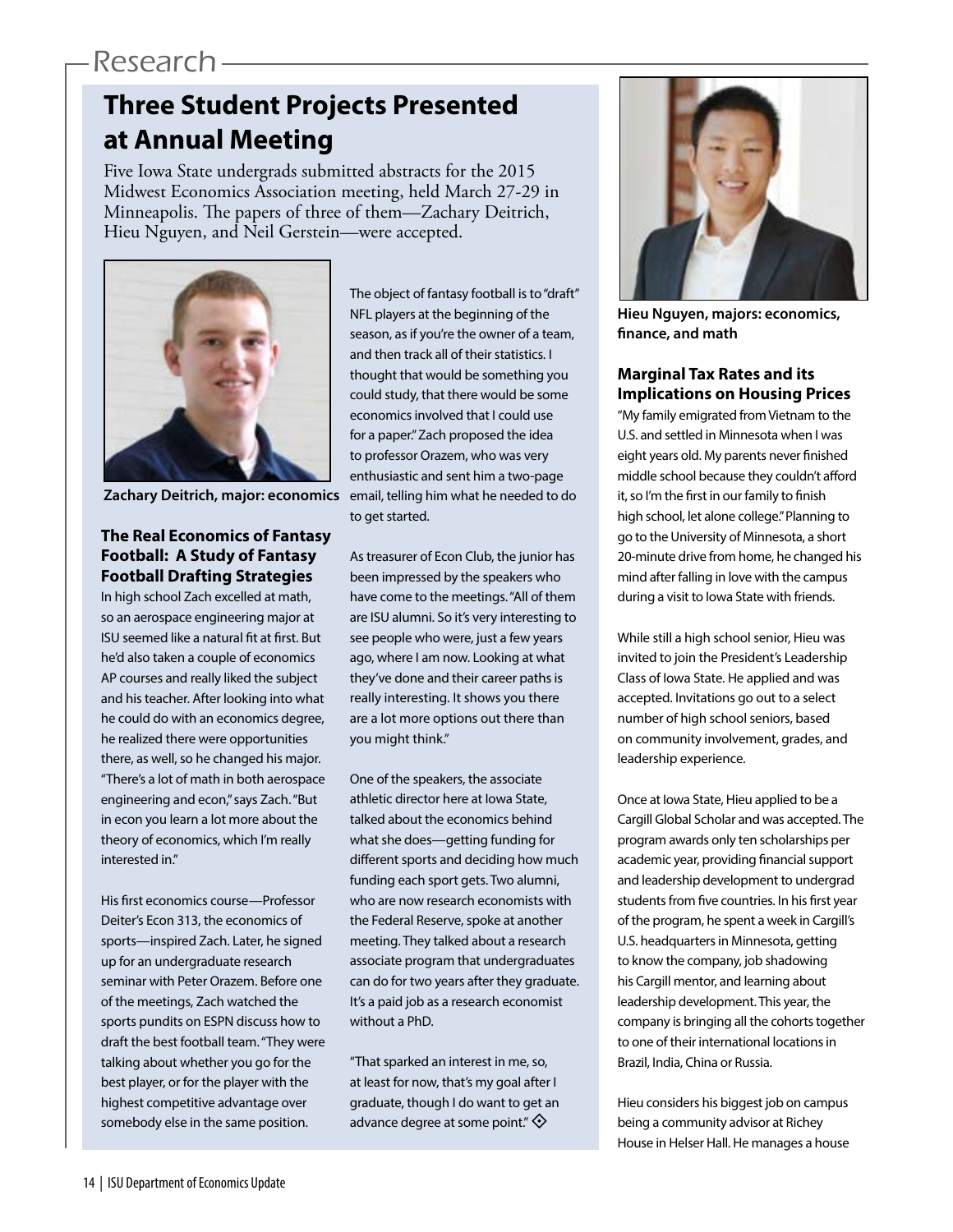of 60 residents, and sometimes, the entire building of about 700-800 students. Hieu works with students to make sure they do well in their first year, adapting to college life, choosing a major, becoming better students, or getting more involved.

In his freshman year, Hieu read an article about Peter Orazem, his faculty advisor and Econ 301 professor. After learning of his prolific research, he asked if he could do research with him. "Two weeks later he approached me and asked if I would be interested in doing research on the relationship between taxes and housing prices across state borders. It was an honor, because not that many undergrads get the opportunity to work on research. "

Among his many commitments, the Iowa State junior is president of the Economics Club. "I love being involved because of the alumni who are willing to be a part of it. We actually get to sit around a table and just ask them questions. Last fall we had Shazia Manus, who I believe is the youngest CEO in Iowa. It's a great opportunity for students to see what people have gone on to do with an econ major. "

As a club member, Hieu traveled to Omaha last year, where he met Warren Buffet. That spawned another interest he's been developing: investing. Shortly after meeting the Berkshire Hathaway Chairman and CEO, Hieu added a finance major to his plate and joined the Investment Group, a student-run fund through the College of Business. The group has about \$70,000 in assets under management with hopes of growing that to \$100,000 by the end of the year. Their goal is to beat the S&P 500, which they've done each year. He quickly became a sector leader, making buy or sell recommendations on stocks and delegating the cash in their portfolio to buy equities.

Hieu is thinking about pursuing a masters or PhD in finance or economics if it's financially feasible. "Finance and numbers are fascinating to me but not just numbers—it's the human aspect of finance that I'm more fascinated about."  $\diamondsuit$ 



#### **Global Food Security: How Much Better We Can Do With Available Technology**

Ames native, Neil Gerstein's interest in international issues took root growing up in a family that traveled often. After taking four years of German in high school, he spent a month as a foreign exchange student in that country. His only disappointment with his experience was finding that English is so widely spoken there, that his German language skills were practically unnecessary.

But the experience fostered his interest in world affairs and determined his eventual hybrid major at Iowa State in economics and global resource systems (an interdisciplinary developmentfocused major, first offered in 2009).

A desire to be fluent in a second language other than German prompted Neil to take two years of intensive Mandarin Chinese at ISU in preparation for his next trip. Knowing that less than one percent of the population of China is fluent in English, the honors student was determined to master the language that the U.S. State Department ranks (along with other Far Eastern tongues) as one of the most challenging to learn.

For one month in the fall of 2013, Neil traveled to Zhejiang University in Hangzhou, China, where he collaborated with students on an economic research project. The following summer, he became an exchange student to prestigious Tsinghua University (nicknamed the Harvard of China)

**Neil Gerstein, majors: economics and global resource systems** 

in Beijing and a member of the Rural International Student Exchange (RISE), a student organization that focuses on water pollution problems in rural China. He also served as a Humanitarian Awareness Committee Member on the International Student Council. Despite the vast cultural differences he encountered there, he was surprised how quickly he adapted to the Chinese student lifestyle.

Back at ISU, his interests in development and human health sparked his involvement with research started by Dr. Orazem and Janet Horsager, who had collected the data on agricultural production by country. His senior project, doing double duty as his honors capstone project, resulted in his abstract being accepted by the Midwest Economics Association. He will present his paper at their annual meeting in Minneapolis. "My project studies how using the appropriate technology can alleviate world hunger caused by poverty. By looking at the ratio of skilled to unskilled labor in a country's population, and circumstances that prevent the use of western advances, the information can point to technology that would be better used to increase the country's food supply."

The ISU senior's future plans include grad school, but he hasn't yet picked a school or a specific field; he'd love to study abroad. But wherever he goes, it will most likely involve one or more of his passions: economics, public health and bioinformatics, a combination of biology, statistics and computer science.  $\diamondsuit$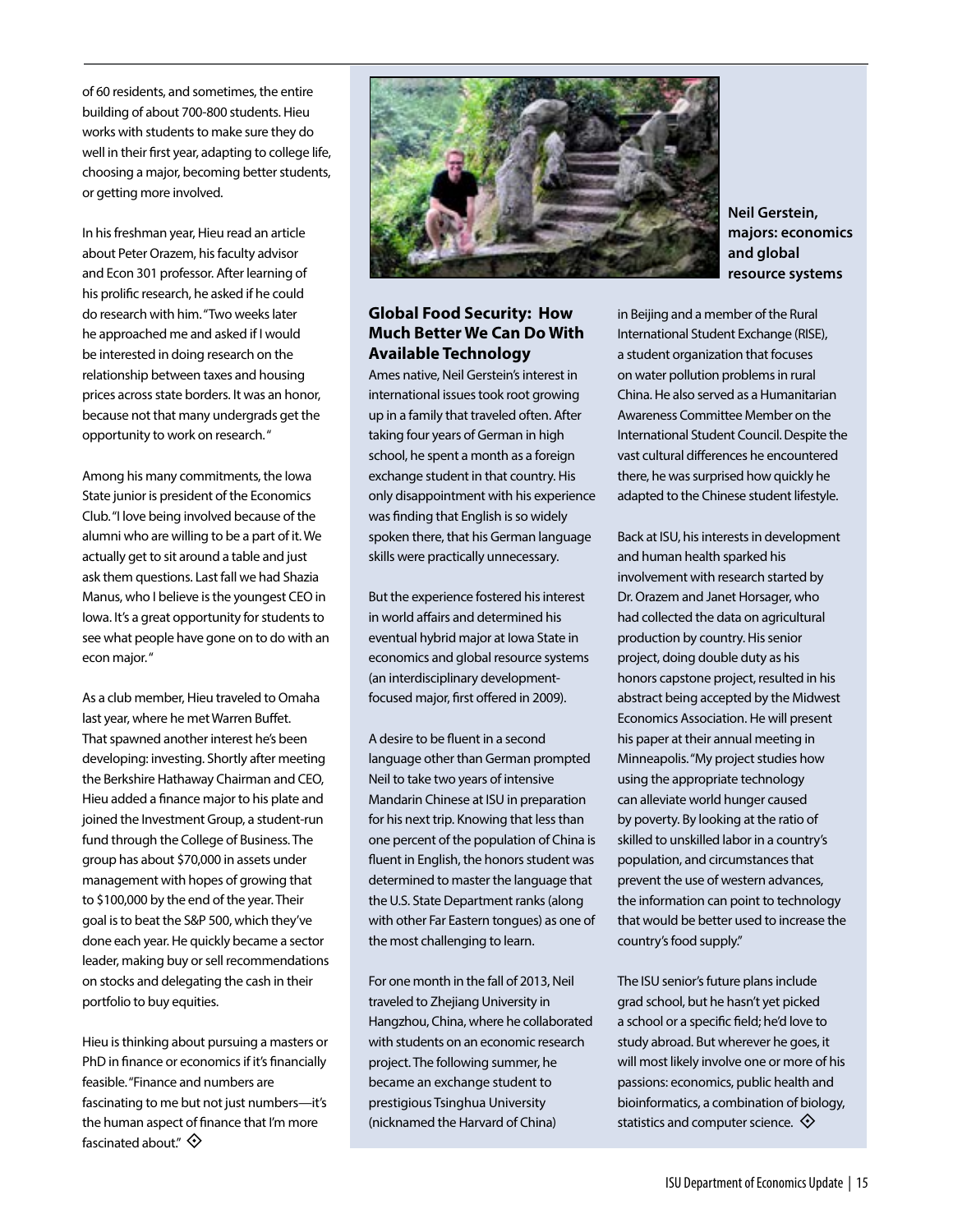### **Fabio Santeramo - MS (2010)**

fter graduating from ISU<br>in 2010, I worked at the<br>University of Naples as a<br>research fellow. Currently. I am in 2010, I worked at the University of Naples as a research fellow. Currently, I am appointed as assistant professor at the University of Foggia. I will start teaching agricultural economics and policy, and econometrics at the graduate and undergraduate level.

I have served as consultant for the Food and Agriculture Organization (FAO), the International Food Policy Research Institute (IFPRI), and the International Centre for Advanced Mediterranean Agronomic Studies

(CIHEAM). I conduct research on agricultural economics, applied econometrics, and development economics. My research has been published in Agribusiness, Agricultural Economics, European Review of Agricultural Economics, Food Reviews International, Journal of Policy Modeling, and Tourism Economics.

I live with my wife Mariangela and our baby Davide in Southern Italy, and enjoy playing basketball and table tennis in my spare time.  $\diamondsuit$ 

**Contact Fabio at fabio. santeramo@unifg.it** 



**Fabio with his wife Mariangela and son Davide at Duke University.**



**Emily and Andrew Dust**

On a frigid February day, country move, Andrew and Emily in the midst of packing up and making a cross-Dust travelled from their home in Minneapolis to Ames to speak to the Econ Club. Both will continue in their roles at their respective companies in Washington, D.C.

## **Emily Dust - BS (2008) Andrew Dust - BS (2008)**

Andrew does tax consulting as a Transfer Pricing Senior Associate for PricewaterhouseCoopers. He helps companies figure out what type of tax structure they want to have and how that impacts their global footprint—where they should locate their operations. As Senior Analyst, Emily is in charge of the pricing strategy for pharmacy at Target.

The two Iowans met here as econ ungergrads in Professor Quirmbach's class, she in her fourth year, he in his third. Andrew says, "I think there were quite a few professors here who had a big impact on the trajectory I took. Peter (Orazem) was one of the big ones. He was a research advisor. I spent a few years with him, working on some research.

David Frankel was another. I worked with him in my senior year on research that definitely helped me get into graduate school. Terry Alexander was also a constant presence, giving us career advice, as well."

The pair also offered advice for current Iowa State students. Emily says, "Make sure you're comfortable with statistics and statistical programs and be able to communicate."

Andrew adds, "Do what really interests you. Because the way to be successful in whatever profession you choose is to go above and beyond what's expected of you. And that's just so much easier when you're legitimately interested in and care about what you're doing."  $\diamondsuit$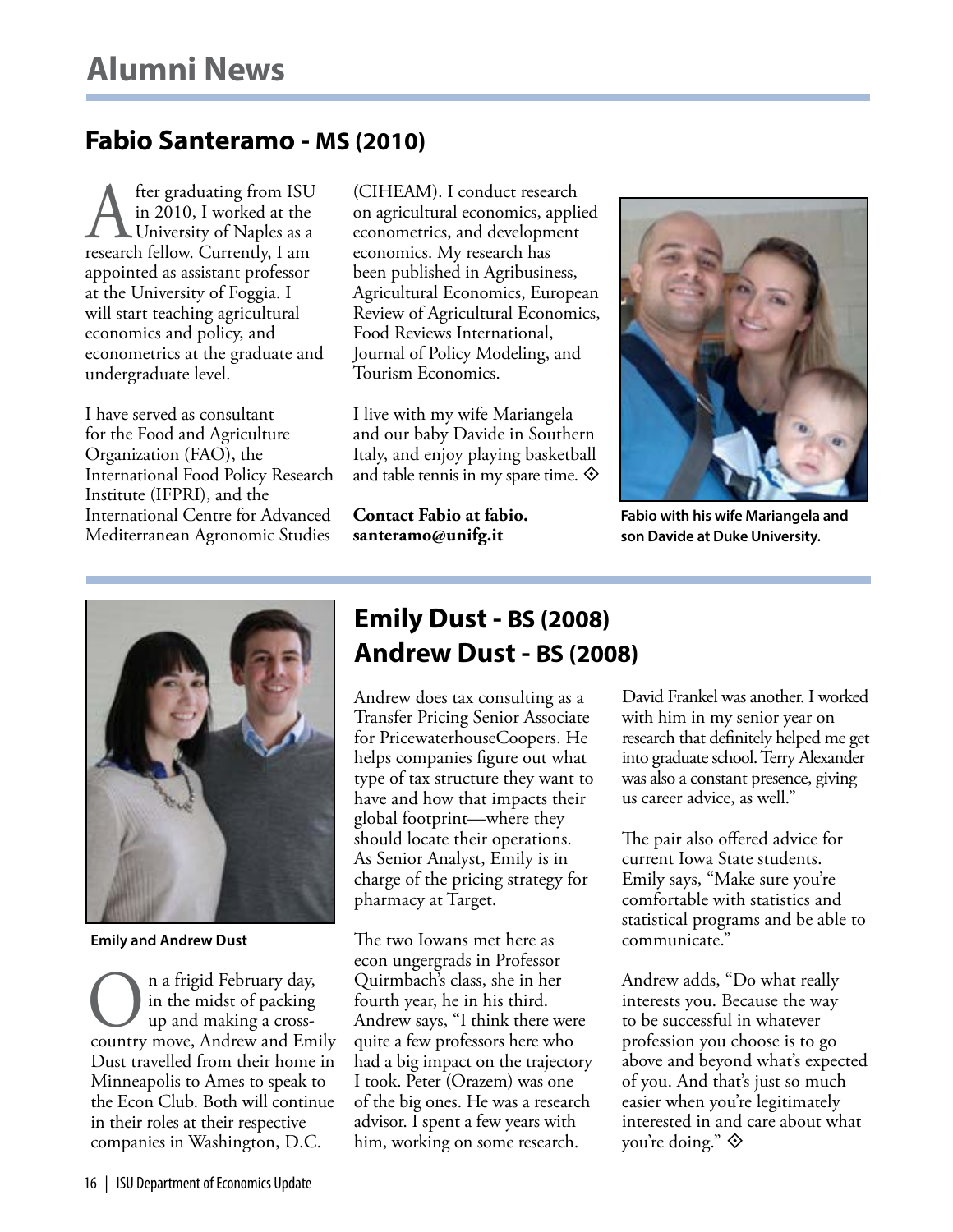### **Shazia Manus - BS (1998)**

Thanks to her upbringing<br>
and the influence of her<br>
family, Shazia Manus<br>
developed the self-confidence and and the influence of her family, Shazia Manus personal drive of an entrepreneur as a young girl. Growing up in Dhaka, Bangladesh, Shazia created and grew more than one business starting at the tender age of 17. Her grandfather's aphorism, "Impossible is a word to be found only in the dictionary of fools," certainly figured into her personal development and professional achievements.

Shazia earned a bachelor's degree in economics from Iowa State University and graduated from

## **Gi-choon Kang PhD (1992)**



In Novembre<br>
2014, I<br>
began a th<br>
year's leave of n November, 2014, I began a three absence from my position at Jeju National University, where I had

**Gi-choon Kang**

been director and professor of the Department of Economics. Starting on December 1, I have worked as a president at Jeju Development Institute(JDI). My position is equivalent to a viceminister of central government in Korea, which is s imilar to a deputy secretary in the United States. The JDI is affiliated to the Jeju Special Self-Governing Province.  $\diamondsuit$ 

**Read more at: http://www.jdi. re.kr.**

the three-year Certified Chief Executive program. Her CCE designation was presented by the CUES CEO Institutes in partnership with the Wharton School at the University of Pennsylvania, the Johnson Graduate School of Management at Cornell University, and the Darden Graduate School of Business Administration at the University of Virginia. Shazia has also participated in the Harvard Business School's Executive Leadership Program on its Leading Change and Organizational Renewal (LCOR) initiative.

She is currently the CEO at The Members Group (TMG), which is a leading provider of innovative payment products and services to make life easier for credit unions, community banks and the consumers they serve.

Before coming to TMG, Shazia held the position of Chief Deposit Officer, and then a little more than two years later, President/CEO of Greater Iowa Credit Union. Among her many achievements there was a major turnaround for that institution, resulting in a significant growth in both membership and profits.

She further increased the credit union value to its members by engineering a multi-million dollar business acquisition. Carrying her acquired expertise in improving and enhancing community financial institutions, she moved to TMG, where she now helps guide her financial clients through new innovations in payment



**Shazia Manus**

technologies and other financial services.

She expresses the impetus for her passion for the credit union and financial services industry. "For me it's pretty simple: Community financial institutions know their customers. This comes from a long-standing tradition of over-and-above service and the building of personal relationships whenever possible. Credit unions, like the America I've come to know and love, have always advocated for "people helping people." The notion of people helping people has been a staple in my life, not only because of the help I've received along the way but for the impact helping others has on our business, our relationships and our world."

Driven by more than just success in her chosen field, Shazia also employs her knowledge and skills to help people and improve the lives of her community in a number of business and community service organizations

*continued on page 19*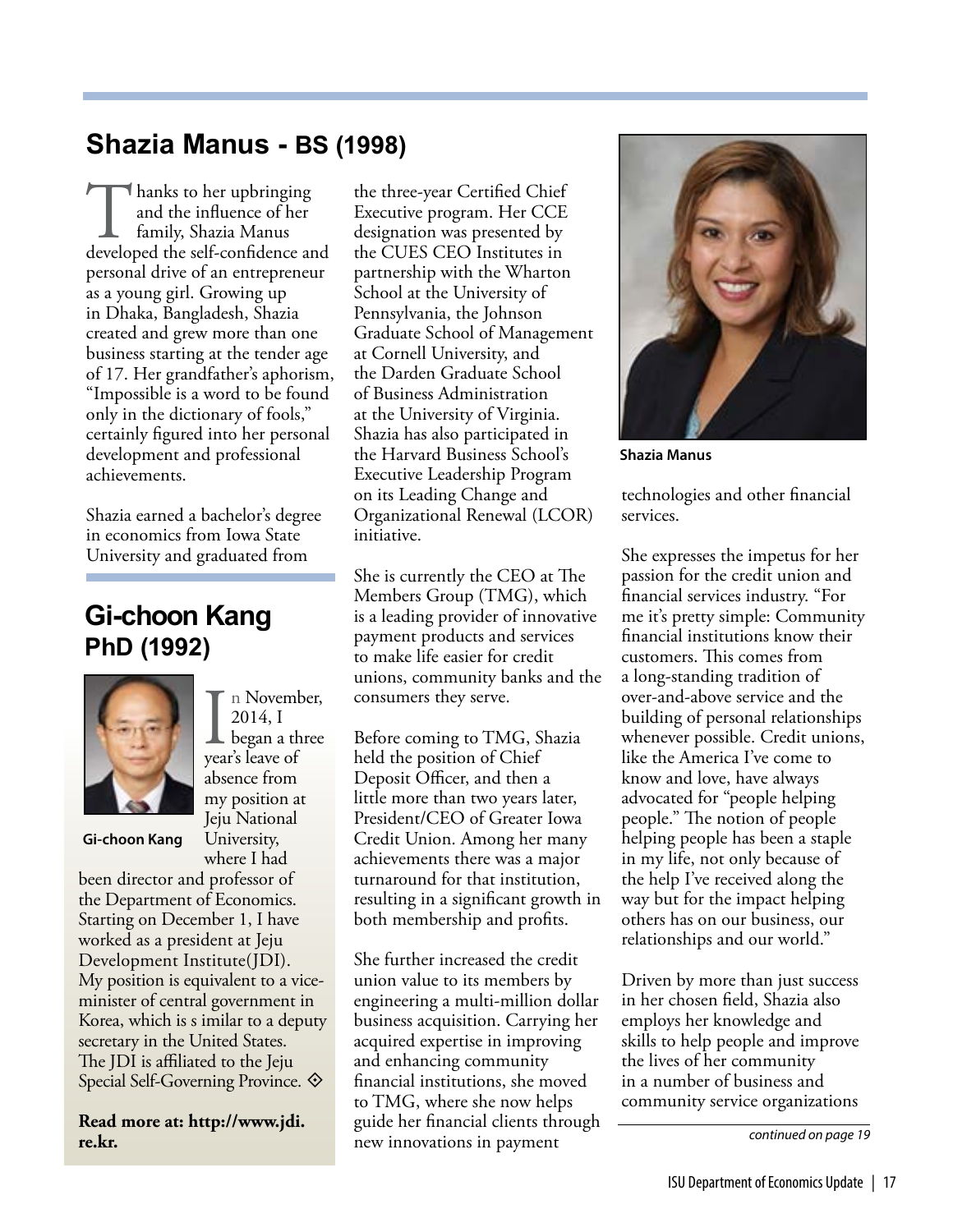# **Faculty & Staff Updates**

## **Faculty Changes**

#### **Otavio Bartalotti**

joined the department as assistant professor in 2014. He did his graduate work at Michigan



State University and his research interests include econometrics, applied econometrics, labor economics, and economics of education.

#### **Amani Elobeid,**

a P&S Scientific Research award winner, accepted a position as lecturer in economics beginning in 2014.



Formerly she was a scientist in CARD.

#### **David Keiser**

joined the department as an assistant professor in 2014. He did his graduate work at Yale



University. Among his research interests are environmental and natural resource economics, and applied econometrics.

**Kevin Kimle** was promoted from lecturer to senior lecturer in 2015.



#### **Alejandro**

**Plastina** started as an assistant professor with the department in 2014. He received his PhD in



agricultural economics from the University of Nebraska-Lincoln. His research interests include agricultural production and technology, with an emphasis on farm business and financial management.

**Sebastien Pouliot** was promoted from assistant professor to associate professor with tenure in 2015.



**Tanya Rosenblat**  left the position of associate professor in the department associate professor



position at the University of Michigan.

**Quinn Weninger** was promoted from associate professor to professor effective in 2015.





**Kristin Senty**  resigned from her position of communications specialist in 2014. She joined the staff in 2010.

## **Staff Changes**

#### **Stacey Noe**

was promoted from program coordinator I to program coordinator III in the Agricultural Entrepreneurship Initiative.

**Carly Cummings** was promoted from program assistant to program coordinator I.





a communications specialist in 2015. She formerly worked as an editor and senior

graphic designer at August Home Publishing. She is an ISU alumna.





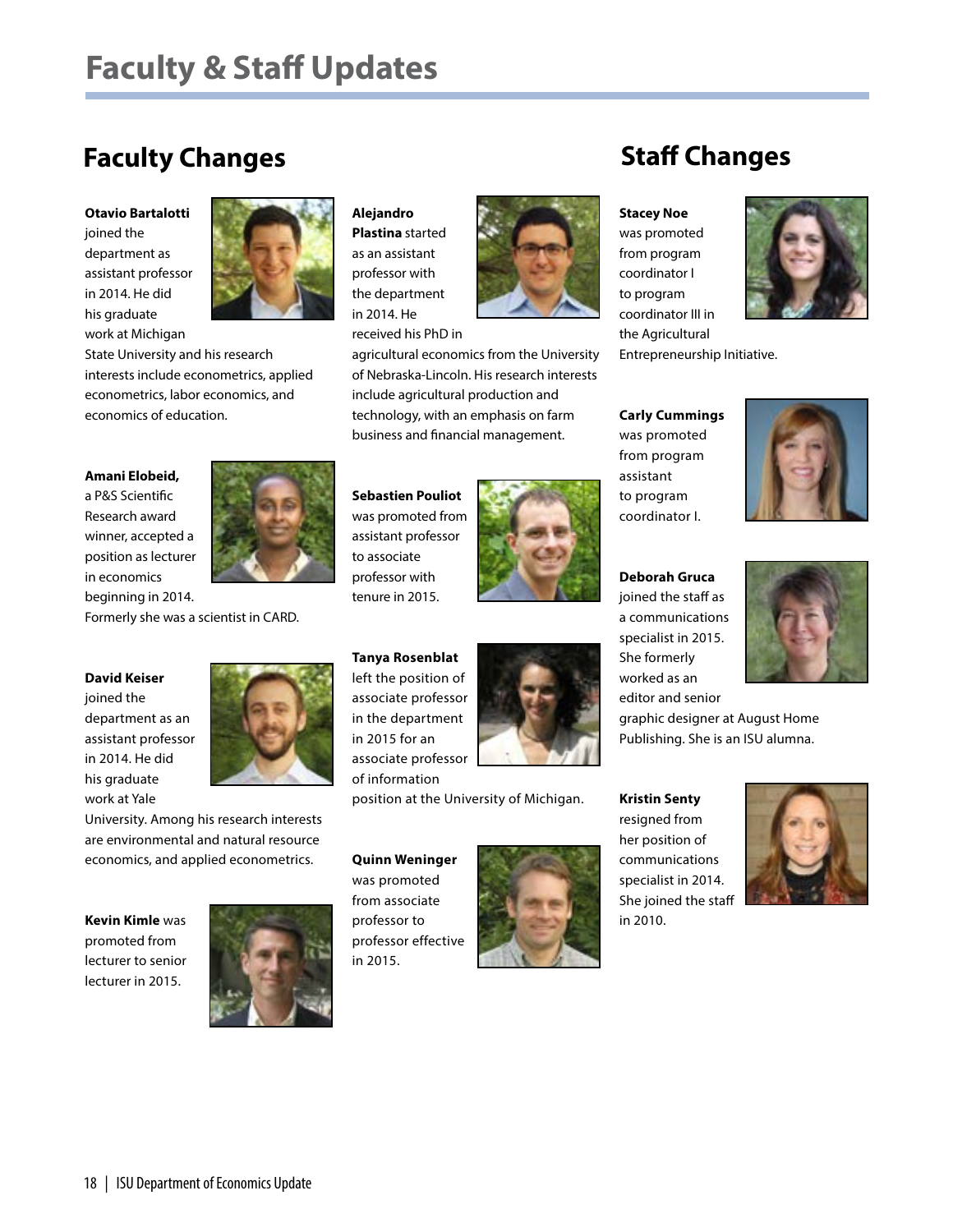In addition to the tax increase, lawmakers may need to consider other ways to make sure all motorists are paying their fair share, Swenson said. Iowans with hybrid and electric cars avoid paying the tax or pay less than other motorists driving just as many miles.

"It's kind of like taxes for online shopping. We know there's something wrong there, but we don't quite know how to deal with it," Swenson said.

One option would be to restructure license fees based on the size and value of the vehicle as well as miles traveled, Swenson said. However, reporting miles traveled could create an incentive to cheat, he added. Similar programs are being tested in Colorado, Minnesota, Nevada, Oregon, Texas and Washington, according to the Legislative Services Agency.  $\odot$ 

*Huffman continued from page 5*

from the perspective of potato growers, food scientists and environmental groups.

While scientific and industry perspectives had a substantial effect on consumers' willingness to buy genetically modified products, the environmental information had a negative impact, Huffman said.

Huffman was one of 24 investigators on the project, which was funded jointly by the U.S. Department of Agriculture's National Institute of Food and Agriculture and the University of Wisconsin. ISU economics graduate assistants Jonathan McFadden and Katie Lacy also contributed to the project.  $\odot$ 

*World hunger continued from page 11*

natives, will present their final projects to industry leaders at the Global Food Challenge Summit in August. Land O'Lakes is giving students the latitude to experiment, with few restrictions, to cultivate new ideas.

"Just recognizing that there is a problem is not going to change anything," Forysth said. "It's projects like

this, educating students and getting them passionate about the issues, that's really going to make a difference."

Reicks and Forsyth are learning there's no single solution to end world hunger, and they're reminded by their mentors that it doesn't take a massive initiative to have an impact.

"If the problems were easy, they would be solved by now," said Kurt Rosentrater, Reicks' mentor and an assistant professor of agricultural and biosystems engineering at Iowa State. "There are so many ways to make small changes that could result in big differences. There's a lot of grain wasted, and if you can do some it can potentially make a big difference in a lot of people's lives."

Having worked on other international development projects in Africa, Rosentrater knows that failure is part of the equation. He and Cummings are there to help guide the students so that when they hit a road bump it doesn't derail the project. That shouldn't be a problem. Both Forsyth and Reicks know that given the circumstances, giving up is not an option.

"This is what I'm passionate about and obviously it's time well spent trying to feed the world," Reicks said. "We know this is a problem, it's happening now and that really created an urgency to do something. The problem is only going to get worse, so we need to start finding solutions now."  $\diamondsuit$ 

*Shazia Manus continued from page 17*

in central Iowa. Some of her past community involvement includes the Ames Economic Development Commission, Rotary Club of Ames, the Iowa College Student Aid Commission and the Finance Committee of the ISU Alumni Association. She currently contributes her expertise to the Ames Public Library, the CUNA Payments Subcommittee, the World Council of Credit Union's Global Women's Leadership Network and is a charter member of the Women with Initiative for the United Way of Story County.  $\diamondsuit$ 

**Contact Shazia at: shaziam@themembersgroup. com.**